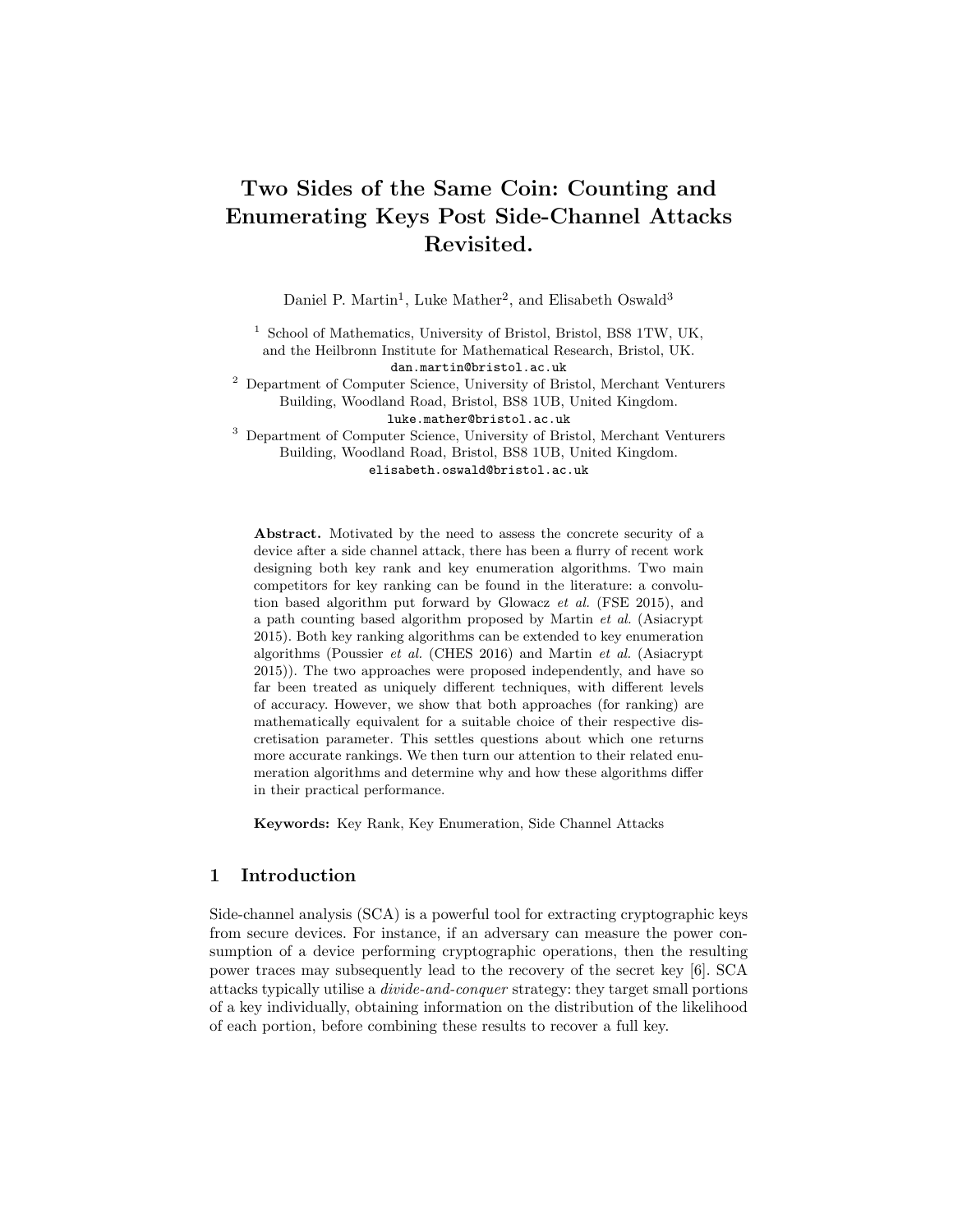Until recently, SCA attacks have been considered to be "all-or-nothing" attacks: if the attack did not perfectly identify the correct value for each portion of the key as the most likely, then the attack would be considered a failure. However, beginning with the work of Veyrat-Charvillon et al. [16] in 2012, it is now possible for an adversary to make use of the information produced by an imperfect attack. In an imperfect attack, the adversary finds some, but not sufficient side-channel information pertaining to the key. Consequently, they must then enumerate and test the most likely candidate keys (in order from the most to the least likely using known plaintext and ciphertext pairs) to determine whether a candidate is the correct key. This scenario is significant for evaluation bodies and certification authorities—the potential implication of this recent research has prompted JHAS (JIL Hardware-related Attacks Subgroup; an industry led group that essentially defines Common Criteria security evaluation practice) to set up a specific working group to address the issue.

Informally, the number of candidate keys an adversary must enumerate (and test) after an imperfect side-channel attack before arriving at the correct key is termed the rank of the key. Recent efforts [1,3,5,12,18,17] considered determining the rank of the correct (known) key after the side-channel phase of an attack.

Although the rank is an extremely informative measure of security, it does not completely capture the strength of an adversary. If after an attack the rank of a key is  $2^{40}$ , then the adversary (who does not know this) must generate and eliminate the  $2^{40} - 1$  candidate keys that were (incorrectly) rated to be more likely by the attack. The generation and testing of candidate keys is thus more costly than just computing the rank of a key, and it is important to know how challenging this task is in practice (especially if it does not scale linearly). Hence, it is important to characterise the existing key enumeration algorithms in terms of their run-time, as well as whether the adversary can parallelise their effort. The most recent works of Poussier *et al.* [15] and Martin *et al.* [12] go some way towards this goal, but come to somewhat different conclusions. They treat each others approaches as uniquely different, argue about differences in accuracy and report differences in performance numbers (albeit measured on different platforms).

#### 1.1 Our Contributions

We look "under the hood" of the mathematical representation of path counting, used by Martin et al. [12], by utilising an elegant representation recently given in [11]. The intuition from this representation is that some aspects of the counting can be expressed as "binning" items for a specific weight, as used by Poussier et al. [15], and vice versa, the binning of scores seems to relate to counting the number of integer scores. Thus the two approaches could be mathematically equivalent.

Our first contribution is hence to make this intuition formal. We thus show how to express the histogram method as a (recent) version of the path counting approach, and thus show mathematical equivalence between the two ranking methods. Our proof is based on the fact that the convolution based approach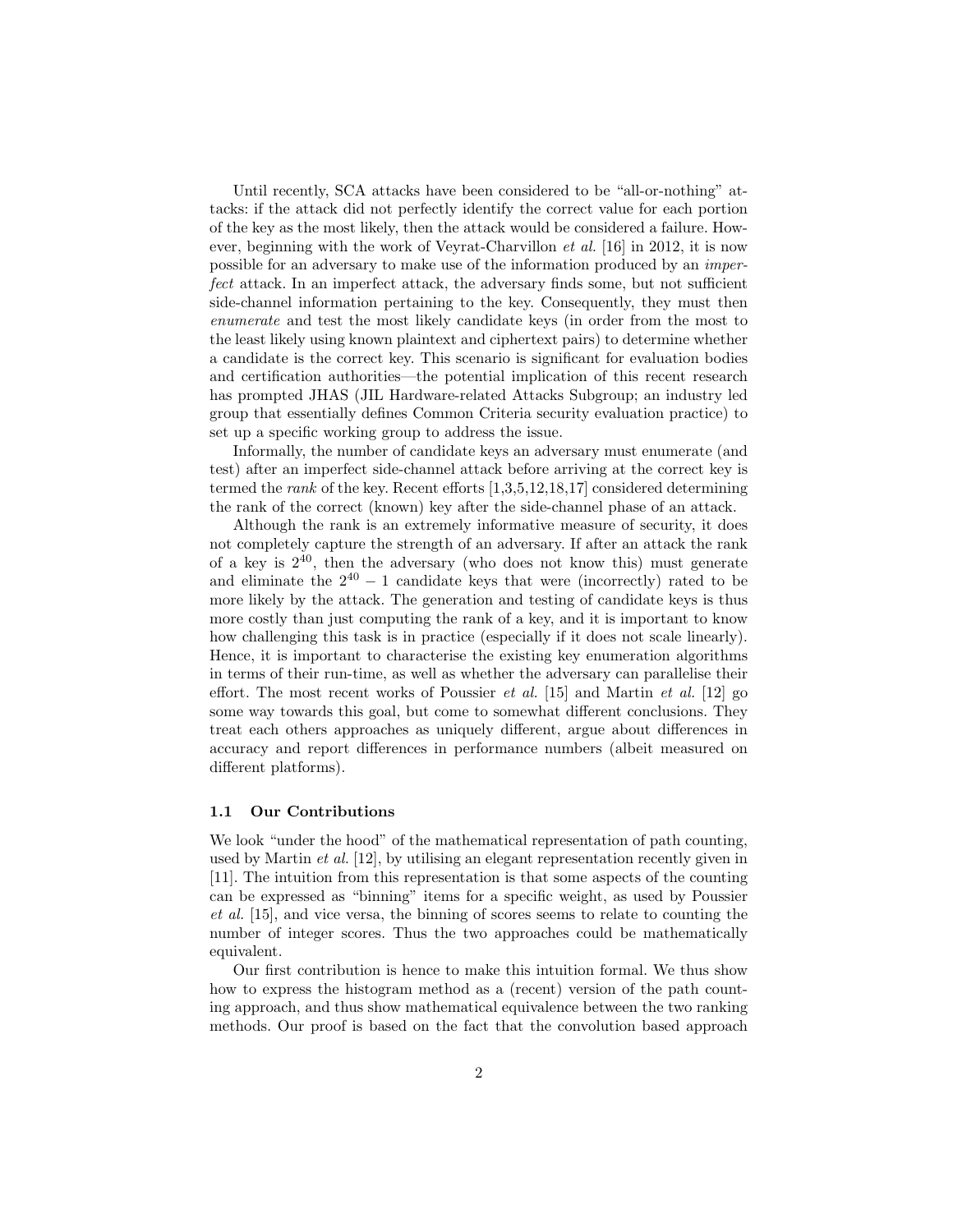assumes equally spaced bins, and this implies an equivalence between the "precision" parameter of the path counting approach and the "number of bins" parameter of the convolution based approach. Using this we rewrite the equations that underly the convolution based approach, such that they are equivalent to the equations of the path counting approach. By showing mathematical correspondence between "precision" and "number of bins" we also settle any open questions about the accuracy of those methods (both methods are equally accurate).

Whilst both methods arrive at the same result mathematically (assuming use of the same discretisation parameter), there is a clear difference in how they are expressed algorithmically, which implies that their practical performance will be different. Whilst a rigorous complexity analysis of the path-counting based algorithms is available, we argue that a similar analysis for the convolution based approach must depend on assumptions about the distribution of values in the (intermediate) histogram bins. Thus rather than making artificial assumptions, we suggest relying on practical experiments to compare its performance with the best variation of the path-counting based approach. To achieve a like-forlike comparison we run both on the discretisation parameter for which their underlying mathematical representations are equivalent. Our comparison shows that up to 12 bits of precision (which is equivalent to  $2^{12}$  bins) the convolution based method is faster than path-counting. From 12 bits of precision onwards path-counting wins.

Precision is crucial for the ability to parallelise large enumeration efforts across many cores. Thus we conclude that for small to medium size search efforts, convolution is the better choice, whilst for large scale search efforts a pathcounting implementation is preferable.

### 1.2 Outline

Section 2 outlines the notation, gives a useful example, and provides some basic definitions. Section 3 explains the two approaches to ranking as well as their related enumeration algorithms that we study in this work. Section 4 proves the mathematical equivalence of path counting based and convolution based ranking (as defined in Section 3). Section 5 examines the real-world performance of the enumeration algorithms when implemented in the same language, executed on the same machine, and using corresponding levels of precision. Section 6 discusses considerations for parallel implementations, in particular with respect to the role that precision plays. We conclude in Section 7. To maintain a good flow throughout this paper, we place all algorithms in Appendix A.

### 2 Preliminaries

In this section we begin by introducing the notation that will be used for the remainder of the paper. We also recall the key rank and enumeration definitions.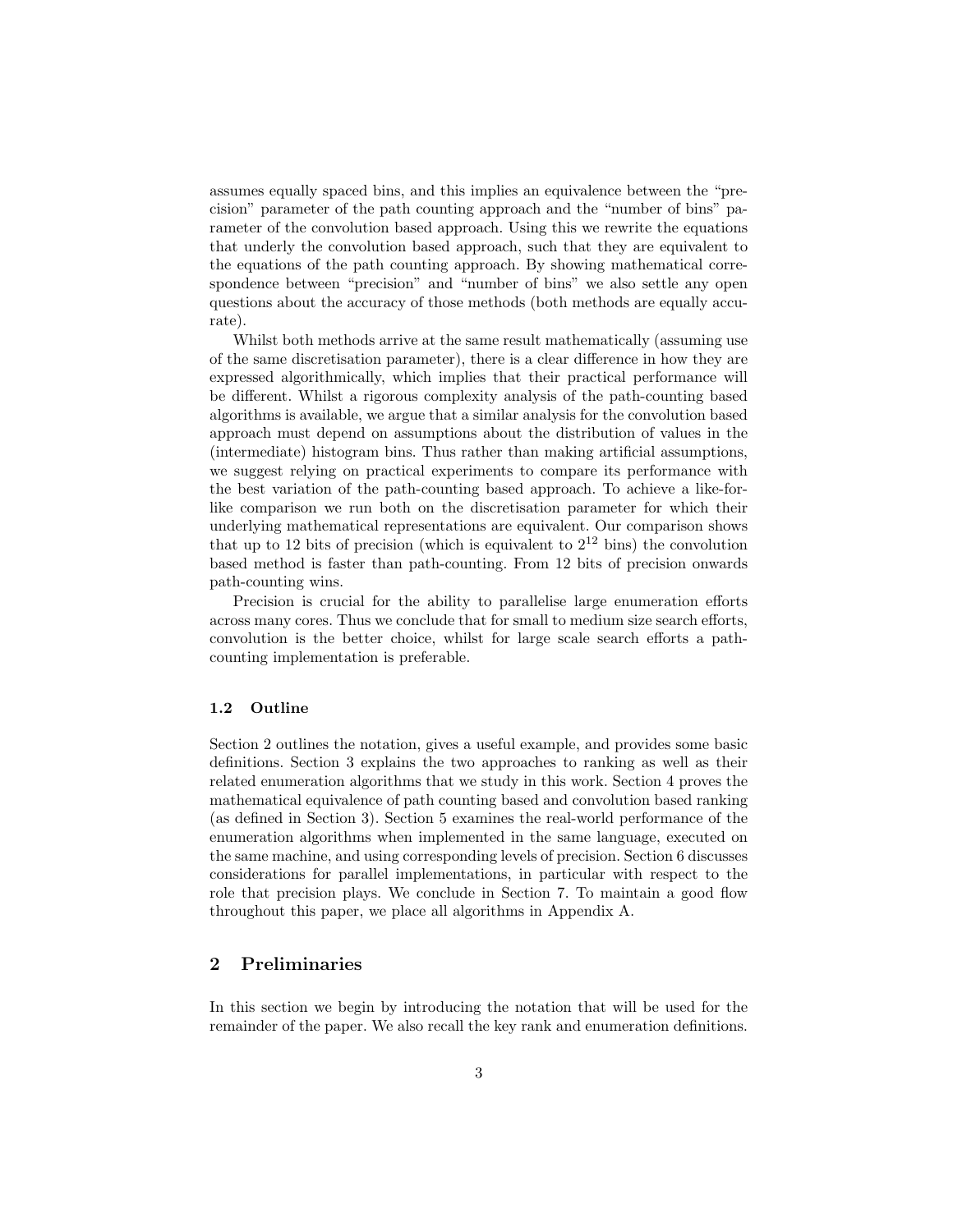#### 2.1 Notation and Setup

We use a bold typeface to denote multi-dimensional variables. A key  $k$  can be partitioned into  $m$  independent subkeys, each of which can take one of  $n$  possible values (for ease of notation, we assume that all subkeys are of the same size). We denote this as  $\mathbf{k} = (k^1, \dots, k^m)$  and mark the true secret key as  $\mathbf{s} = (s^1, \dots, s^m)$ .

We focus on side-channel attacks on symmetric encryption schemes, which typically return a score vector per subkey as a result. A side-channel attack takes in a set of leakages (of size  $N$ , where  $N$  might be as low as one) corresponding to known plaintexts  $x_i \in \mathcal{X}, i = 1, \ldots, N$ , and by making some guesses about a small part (the subkey) of the unknown key, returns the output of a function that is termed a distinguisher in the side-channel literature. There are many techniques for side channel analysis, using different types of distinguishers, which result in different types of scores (see [9] for an overview). We assume that we deal with distinguishers that produce additive scores that indicate the likelihood of subkey values. Thus each element in the distinguishing vector  $\mathbf{D}^i$  (for subkey  $k^i$ ) contains a *score* associated with how likely the associated subkey value is to the be correct key. The score  $D_{j,i}$  corresponds to the likelihood of subkey i taking value j.

The subkey distinguishing vectors all have the same size and thus can be arranged into a distinguisher matrix D (each column vector corresponds to a subkey  $\mathbf{D}^i$ ). The result of a side-channel attack is hence a set of *distinguishing* vectors, which hold the information about subkeys (when studied individually), and the entire key (when studied jointly).

### 2.2 Running Example

We introduce a running example which will be used throughout the paper to help explain all of the algorithms detailed. We will consider a secret key  $s = (3, 1)$ (consisting of two subkeys, each of which can take one of three possible values 1, 2, 3). After a side channel attack a (hypothetical) distinguisher outputs the (additive) score matrix representing (log)likelihoods, such that the largest value corresponds to the most likely  $key^4$ :

$$
\mathbf{D} = \begin{pmatrix} 6/11 & 2/11 \\ 3/11 & 6/11 \\ 2/11 & 3/11 \end{pmatrix}
$$

The path counting algorithm by Martin et al. explicitly converts distinguishing scores to integers, and requires that the most likely distinguishing score corresponds to the smallest integer. While in principle any arbitrary method can be used to convert scores to integers with the desired properties (as in this

<sup>4</sup> For the ease of explanation we omit in the reminder the (log) and just use the term likelihoods. Previous works such as [2,14,17] showed that it is possible to 'convert' various side channel attack outputs to probabilities. Other papers [12,10,4] examine converting probabilities to integers.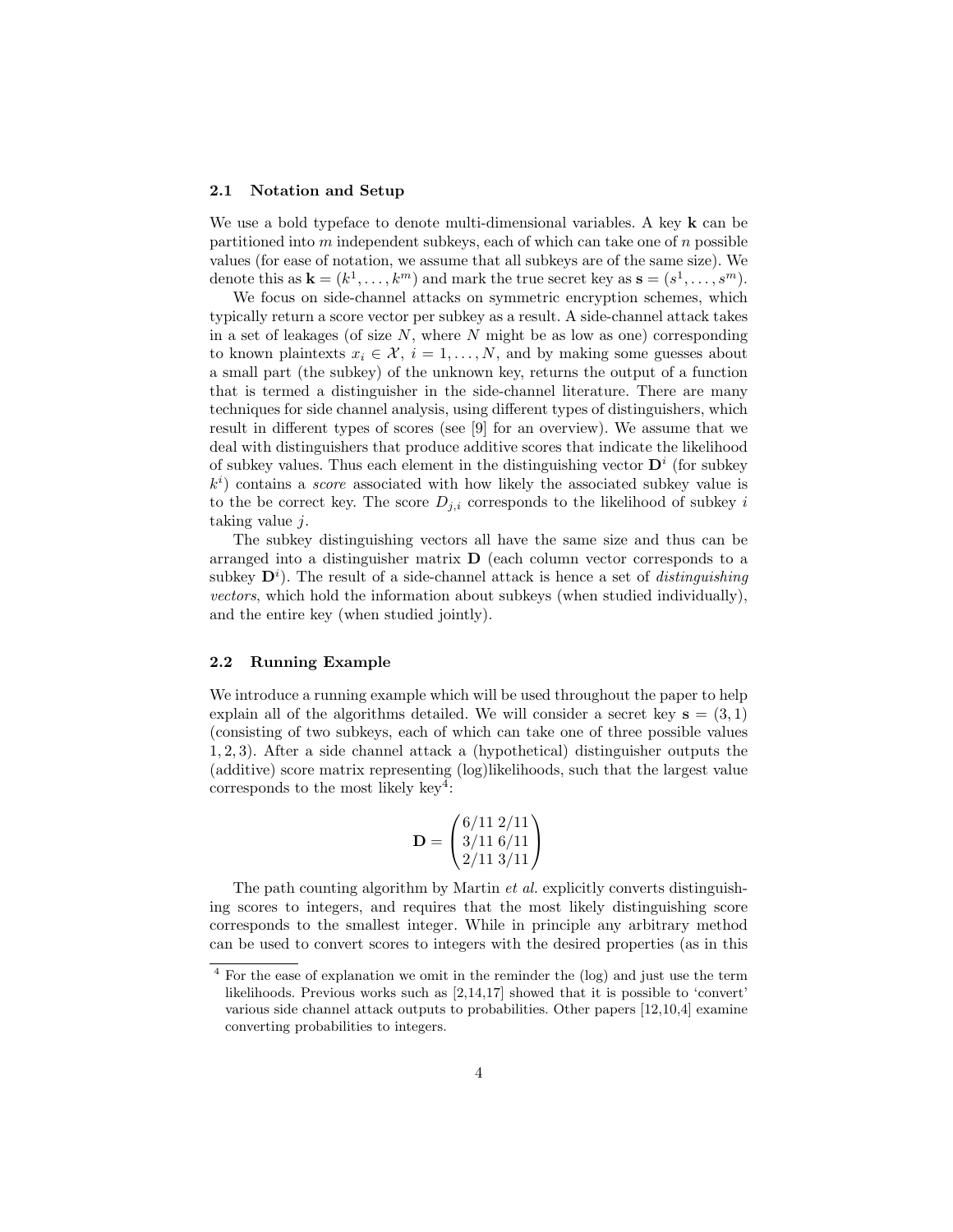example), for the remainder of this work we consider the mapping proposed by Martin *et al.*: a distinguishing value  $D_{j,i}$  is mapped to a weight  $W_{j,i}$  via  $W_{j,i} = \lfloor 2^p \cdot D_{j,i} \rfloor$ , for a chosen precision parameter p. This is called the "map to weight" conversion.<sup>5</sup>

This results in matrix of integer weights  $W$ , which for our running example is as follows:

$$
\mathbf{W} = \begin{pmatrix} 1 & 3 \\ 2 & 1 \\ 3 & 2 \end{pmatrix}
$$

In our example the likelihood of the target key is  $2/11 + 2/11 = 4/11$ . The weight of the target key is  $3 + 3 = 6$ . All other combinations have higher likelihoods (or equivalently smaller weights). Thus as there are 9 keys overall, 8 keys are more likely than our target secret key.

#### 2.3 Definitions

Given the weights (or scores), it is possible to order (full) keys based on their overall weights (likelihoods) as the scores are additive. Thus the definition of the rank of a (target) key can be given in a natural way (either using weights or likelihoods). For simplicity, we now only give the definition based on weights. Using weights, the rank of a target key is informally defined as the number of keys that are more likely (have smaller weight) than the given (target) key.

**Definition 1 (Key Rank (weight based)).** Given an  $n \times m$  matrix W and target key s, the rank of the key s is defined as the number of keys k with a weight smaller than the weight of s. Formally:

$$
\text{rank}_{\mathbf{s}}(\mathbf{w}) = |\{\mathbf{k} = (k^1, \dots, k^m): \sum_{i=1}^m W_{k^i, i} < \sum_{i=1}^m W_{s^i, i}\}|
$$

In the context of an attack, where an adversary has access to a weight matrix but does not know the target key s, the adversary will want to enumerate (and test) keys with respect to their likelihood as given by the weight matrix and some set budget B. We hence define key enumeration with respect to a weight matrix and a budget.

**Definition 2 (Key Enumeration (weight based)).** Given an  $n \times m$  weight matrix W and  $B \in \mathbb{Z}$ , output the B keys with the lowest weights (breaking ties arbitrarily).

This definition pays no attention to the order in which the B most likely keys are returned. Optimal key enumeration would output the B most likely keys  $\mathbf{k}_1, \ldots, \mathbf{k}_B$  in the order of their weights.

<sup>&</sup>lt;sup>5</sup> If the initial scores have the largest value most likely, the map to weight function will have to account for this first.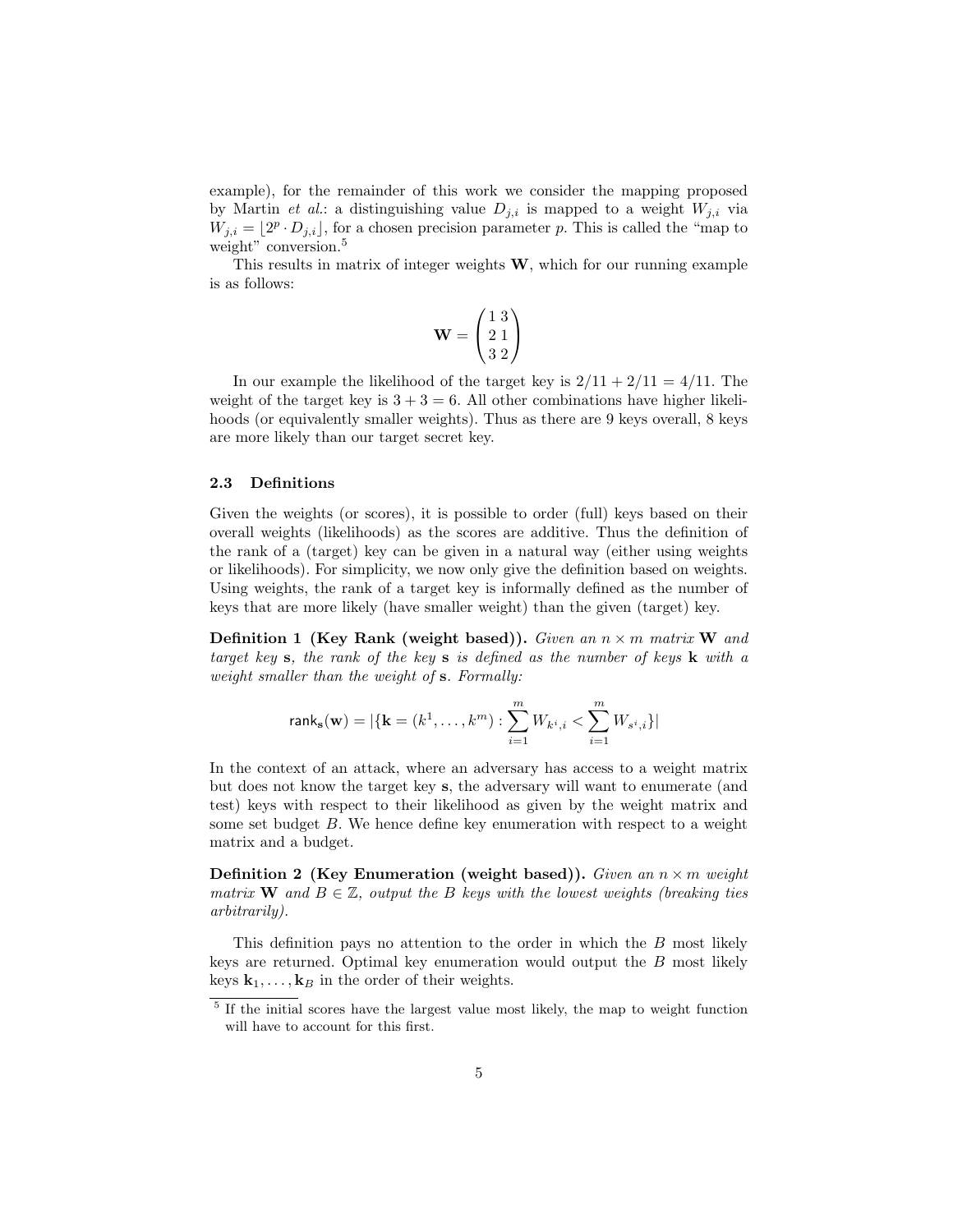### 3 Ranking and Enumeration Approaches

Our work touches both on mathematical, as well as algorithmic, aspects of two competing approaches to key ranking and enumeration. To aid readability we now recap their working principle.

### 3.1 Path Counting Algorithm of Martin et al. [12]

The Rank Algorithm Based on Path Counting. Intuitively the algorithm works by constructing a graph with  $m \cdot W_2 + 2$  nodes, where  $W_2$  is the weight of the key  $s$  to be ranked. Each of the  $m$  rows in the graph corresponds to a subkey and the columns  $W_2$  correspond to the weight of a partially constructed key. If there is a path from the initial node to the accept node, this corresponds to a valid key with a weight less than the secret key s. The algorithm then calculates the rank of the keys by counting the number of paths between the start node and the accept node.



Fig. 1. The graph for our running example. Paths not contributing to the rank are excluded for clarity.

The graph for the running example can be seen in Fig. 1. The number of paths from the initial node  $S$  to the accept node  $A$  is exactly the rank of our secret key. The formal description of the algorithm is given in Alg. 1, which for the sake of flow is placed in App. A.

Recently an elegant mathematical description of the algorithms was provided in [11], which we give below. The matrix elements  $b_{i,w}$  contain the number of paths from the corresponding vertex (in the graph) to the accept node. Consequently, the element  $b_{1,0}$  then corresponds to the number of all paths to the accept node in the graph, which in turn gives the rank of the target key.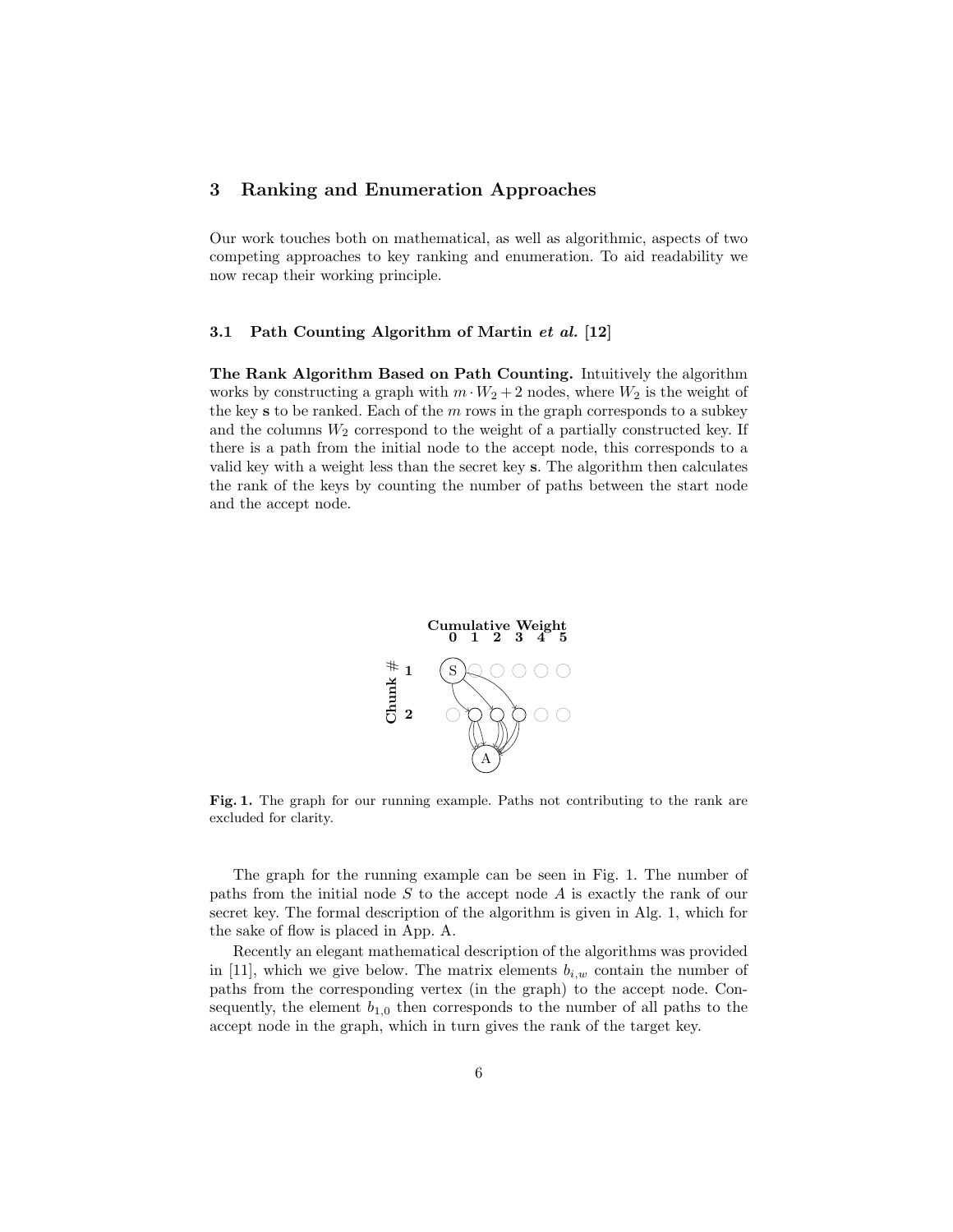$$
b_{i,w} := \sum_{j=1}^{n} b_{i+1,w+W_{j,i}} \text{ for } i < m \tag{1}
$$

$$
b_{m,w} := \sum_{j=1}^{n} \mathbf{1}\{W_{j,i} < W - w\} \tag{2}
$$

where  $\mathbf{1}(\cdot)$  returns 1 if the expression evaluates to true and 0 otherwise. This expression can be adapted to account for lower and upper weight bounds  $(W_1)$ and  $W_2$ ) as detailed in [11].

Path Counting Based Enumeration Algorithms. Several variations of key enumeration algorithms based on the path based ranking idea can be found in the existing literature. In the original paper [12] the algorithm constructs partial keys, and passes them through the graph. At the end of the algorithm,  $O[0]$  contains the set of keys with weight between  $W_1$  and  $W_2$ . Intuitively; for the final subkey, if the weight is within the correct range then the subkey value is added to the set of partially constructed keys. For the remaining subkeys the correct weight is looked up in  $O$  and the subkey value is appended to every partial key in the set.

The time complexity of this algorithm is  $\mathcal{O}(m^2 \cdot n \cdot W_2 \cdot B \cdot \log n)$ , where B is the number of keys with weight at between  $W_1$  and  $W_2$ .



Fig. 2. The key tree for all possible three character keys containing ' $\alpha$ ' or ' $\beta$ ' [12].

Forest Enumeration (FOREST) [12,10]. In the same paper [12] the authors commented on the fact that if many keys are being enumerated, then there will be a lot of redundancy. For example if all keys with  $k^1 = \alpha$  are enumerated, then the same initial key byte  $(k^1 = \alpha)$  would be stored  $2^{120}$  times. Consequently one can improve memory complexity by storing the keys in a tree structure (with each level corresponding a subkey), instead; see Fig. 2 for an example and Alg. 2 for the formal description.

Another advantage comes with a reduction of the time complexity. This is because a subkey does not need to be "added" to all possible partial keys seen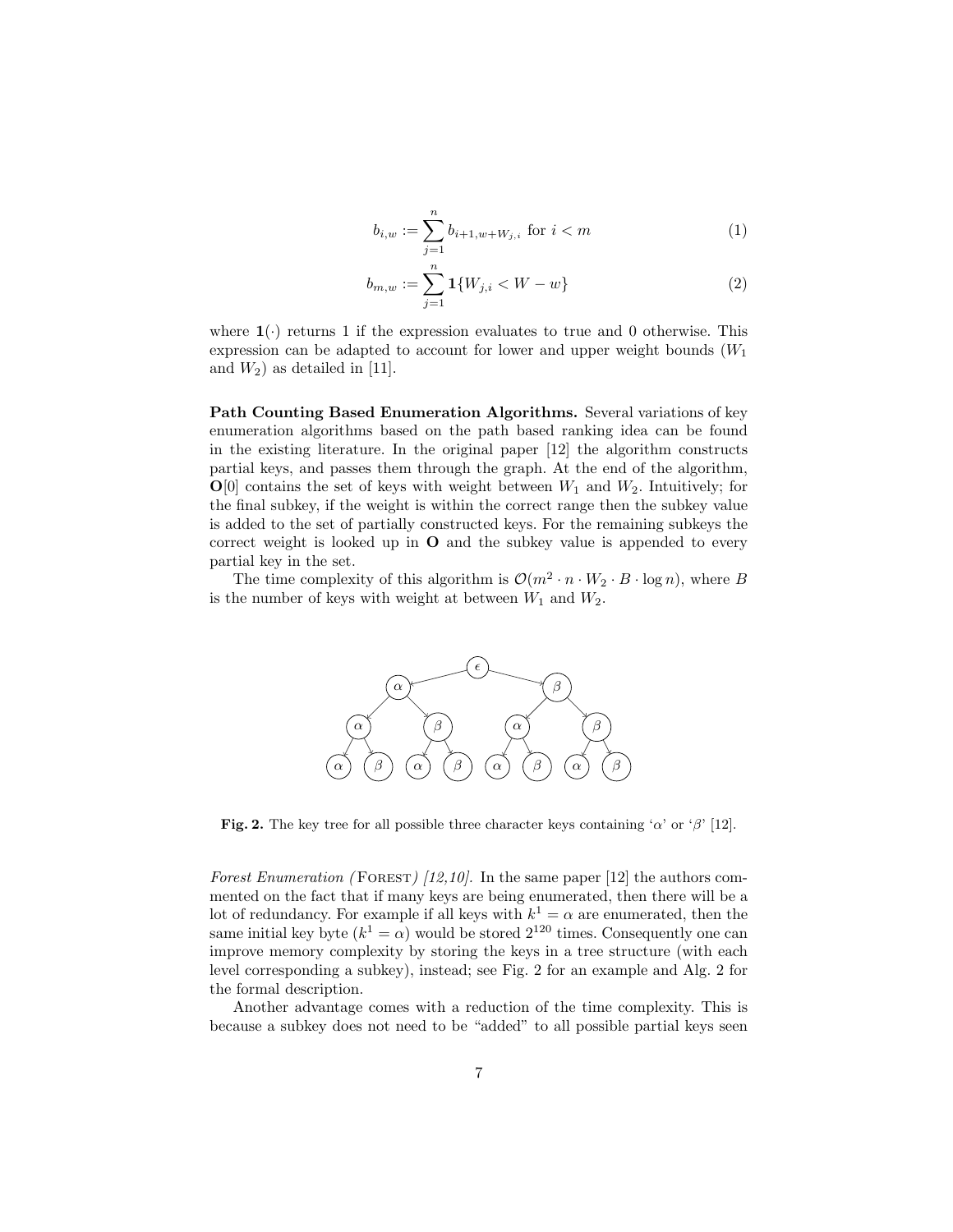so far (this "adding" would be linear in the number of partial keys) but just has to be added as the root of forest (turning it into a tree), which takes constant time.

The FOREST algorithm has thus a time complexity of  $\mathcal{O}(m \cdot n \cdot W_2 \cdot \log n +$  $m \cdot B \cdot \log n$ ).

Single Key Enumeration (SINGLEKEY) [11]. Recently a variation of the enumeration algorithm was given that allows a quantum speed up [11]. Unlike the previous algorithms, the memory complexity of this new version does not depend on the number of keys to be enumerated. The algorithm first computes the key rank, however it keeps the entire matrix b in memory (instead of just keeping the most recent two rows, as per Alg. 1). Hence the algorithm takes as input a 'key number' and uses it to "walk down" the graph to find that particular key. For instance, consider the graph in Fig. 2: a key is output by starting at the initial node  $S$  and following a path to the accept node  $A$ . Since each edge in the graph corresponds to an assignment to a subkey, the walk corresponds to a valid key assignment. Using the information stored in the rank graph, and the implicit ordering of subkey values, a path can be chosen in consistent manner so that no keys get missed and no keys get repeated. This process is repeated to enumerate multiple keys. The formal description is given in Alg. 3.

This algorithm has a time complexity of  $\mathcal{O}(m^2 \cdot n \cdot W_2 \cdot \log n + B \cdot m^2 \cdot n \cdot \log n)$ . This is asymptotically slightly worse than Forest, however, it offers better parallelisation because it can parallelise over the number of keys B, instead of the total weight  $W_2$ . We will return to this aspect in Section 6. Another advantage is that its memory does not depend on the number of keys being enumerated, unlike all other algorithms discussed in this work.

### 3.2 Convolution Based Algorithm of Glowacz et al. [5]

The Rank Algorithm Based on Convolution. This rank algorithm begins by creating a histogram  $H_i$  per subkey i using  $D^i$ . The number of bins  $\beta$  is a user controlled parameter. These histograms can be used to calculate the subkey rank. For example, if for subkey  $i$  the value is in bin  $y$ , then the subkey rank is given by  $\sum_{l=y}^{\beta} H_{i,l}$ . The algorithm then uses the following fact. If  $\mathbf{H}_1, \mathbf{H}_2$  are the histograms for sets  $S_1, S_2$  respectively then  $\mathbf{H} = \text{conv}(\mathbf{H}_1, \mathbf{H}_2)$  is the histogram for  $S = \{s_1 + s_2 : s_1 \in S_1, s_2 \in S_2\}$ . Thus repeatedly convolving in the subkey histograms, gives a histogram on the entire key space and summing the counts up to the bin containing s will give the rank of s. Note that, given the bin numbers for each of the subkeys in s, it is easy to compute the bin containing s.

Mathematically this results in a recursion that can be formalised as given below. The element  $c_1$  then corresponds to the "final" histogram, from which the rank can be derived as  $r \leftarrow \sum_{l=\text{bin(s)}}^{m \cdot (\beta-1)+1} c_{1,l}$  (where  $c_{1,l}$  refers to the elements of the *l*-th bin in the histogram  $c_1$ .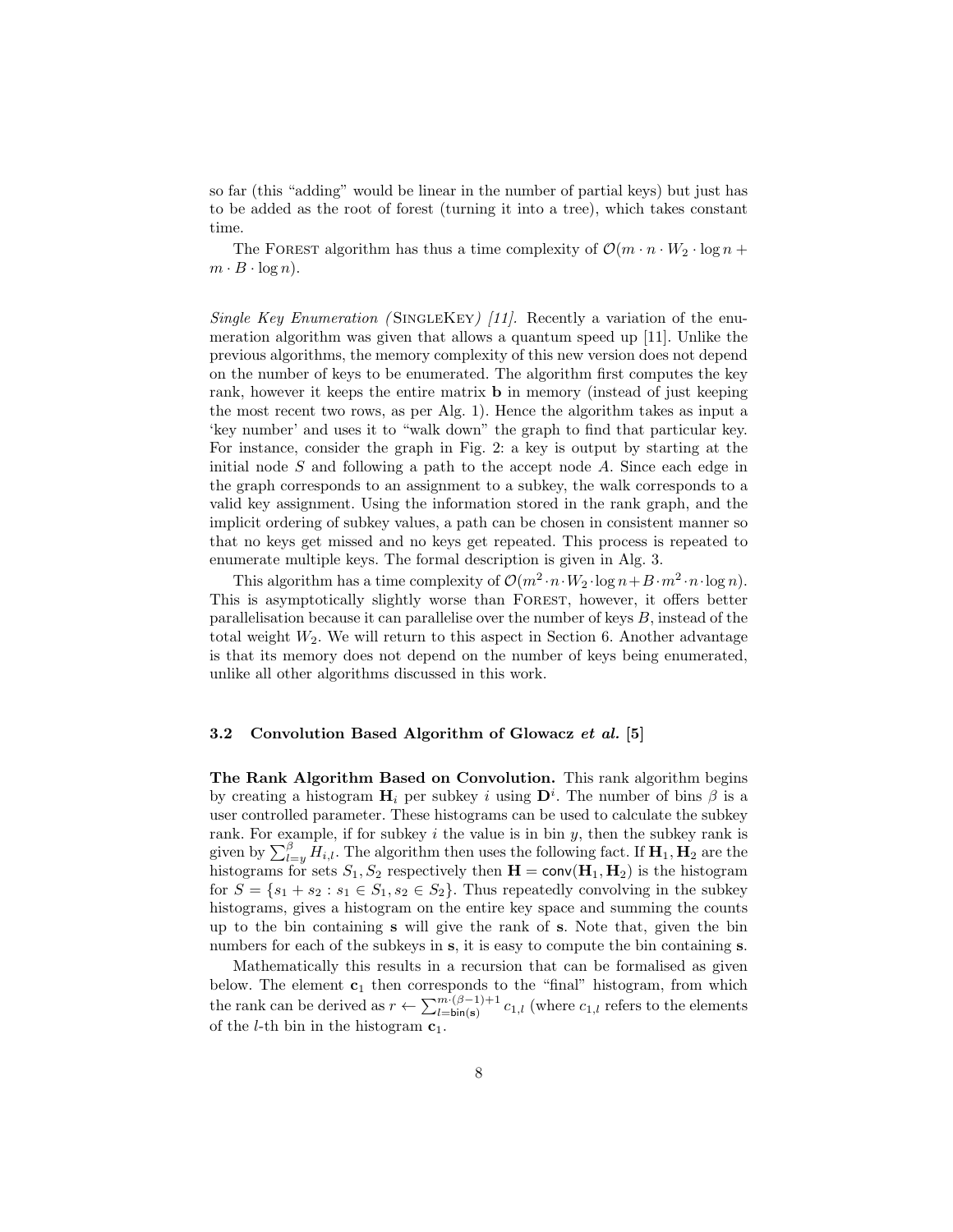$$
\mathbf{c}_{i} := \text{conv}(\mathbf{c}_{i+1}, \mathbf{H}_{i}) \text{ for } 1 \le i < m \tag{3}
$$
\n
$$
\mathbf{c}_{m} := \mathbf{H}_{m} \tag{4}
$$

The full algorithm is given in Alg 4.

To continue with our example, Fig. 3 shows the two initial histograms for  $\mathbf{D}^1$ and  $\mathbf{D}^2$  respectively. The secret key  $(3,1)$  would be located in the bin with label 2, thus summing over the bins from label 2 gives correct rank  $2 + 3 + 2 + 1 = 8$ .



Fig. 3. Histograms for the running examples. From left to right: the histogram of the first subkey, the histogram for the second subkey, the histogram for the convolution.

**Enumeration (Histogram)** [15]. The algorithm first calculates the  $c_i$ 's used by the histogram ranking algorithm. To enumerate keys the algorithm computes the keys in a recursive manner. Given a key of length  $m$  and  $c_1$ , to enumerate keys of weight  $w$ , for each possible weight of subkey  $x$ , combine all subkeys of weight x from  $H_1$  (this information is easily tracked), with the partial keys output from the recursive call using length  $m-1$ , weight  $w-x$  and histogram  $c_2$ .

The time complexity of this algorithm depends on the distribution of keys within the histograms. As such a distribution is not known, and there are no obvious assumptions that can be made about it, the only way to assess the performance of this algorithm is via experiments.

### 4 Mathematical Equivalence of Ranking Approaches

In this section we show that the path counting approach and the histogram convolution approach are mathematically equivalent: this means that rank  $r =$  $b_{1,0} = \sum_{l=\text{bin(s)}}^{m \cdot (\beta-1)+1} c_{1,l}.$ 

We start with equations for the histogram convolution. Recall that  $H_i$  denotes the histogram of the distinguishing vector  $\mathbf{D}^i$ , and we refer to the w-th bin of a histogram H via the notation  $H_w$  or  $H_{i,w}$  (if we index into the *i*-th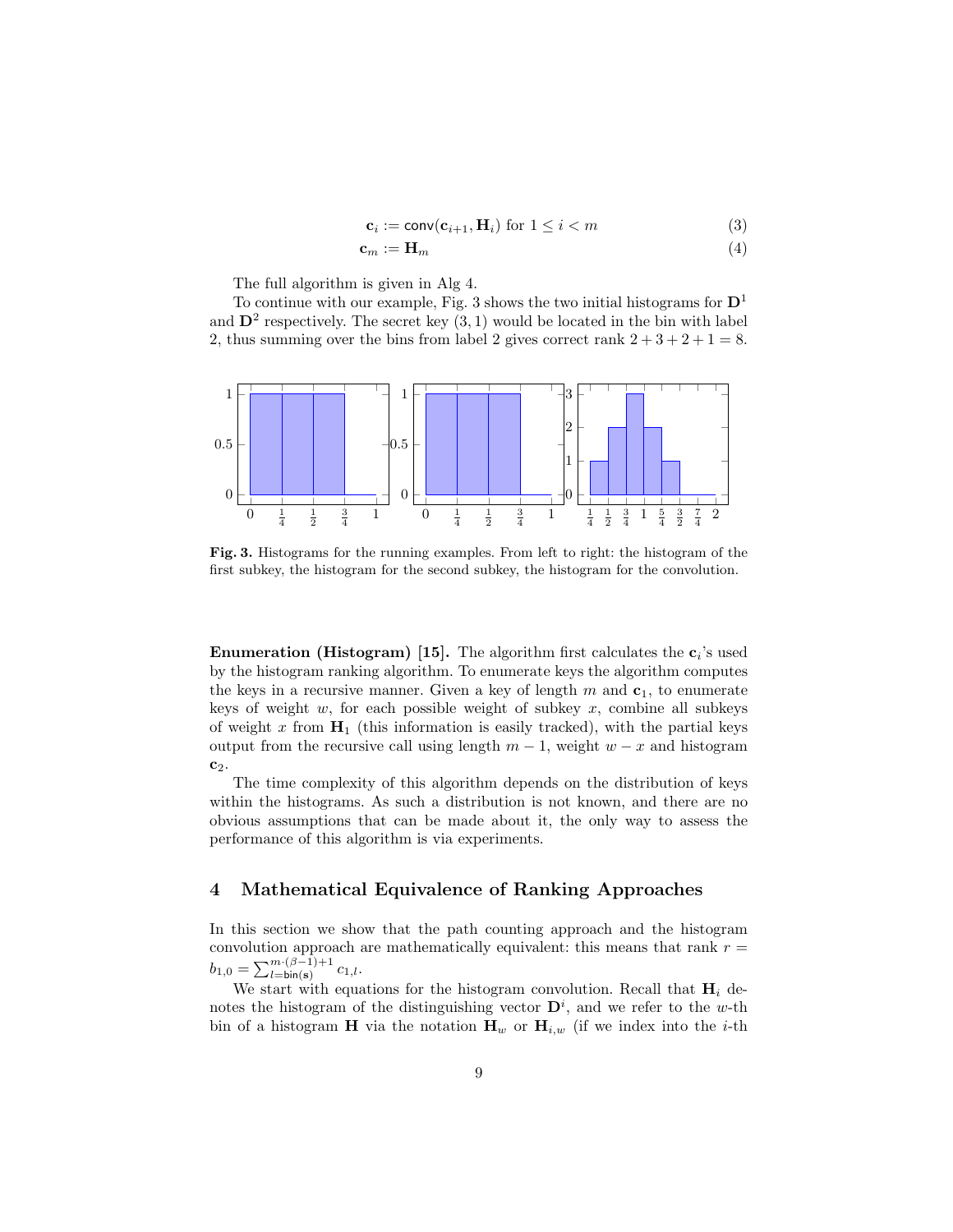histogram as well). The convolution of two histograms  $\mathbf{H} = \text{conv}(\mathbf{H}_1, \mathbf{H}_2)$  is defined as  $H_w = \sum_{i=0}^{w} H_{1,i} \cdot H_{2,w-i}$ , which implies that all considered histograms have linearly spaced bins.

$$
\mathbf{c}_i := \text{conv}(\mathbf{c}_{i+1}, \mathbf{H}_i) \text{ for } 1 \le i < m \tag{5}
$$

$$
\mathbf{c}_m := \mathbf{H}_m \tag{6}
$$

### 4.1 Binning Equals Integer Conversion

Let  $\alpha$  be the spacing of the bins. In a histogram, the value  $D_{i,i}$  will hence be located in the bin  $\lfloor \frac{D_{j,i}}{\alpha} \rfloor$ . The value of  $\alpha$  is determined by the number of bins  $\beta$ , which is a user supplied parameter, i.e.  $\alpha = \frac{1}{\beta}$  (since the bins are equally sized). We set  $\beta = 2^p$ , where p is the precision parameter that is used in the "map to weight" float-to-integer conversion used prior to the path counting algorithm. Consequently, we get that the value  $D_{j,i}$  is located in bin  $\lfloor \beta \cdot D_{j,i} \rfloor$ .

Evidently this results in precisely the "map to weight" conversion that is utilised to map values  $D_{j,i}$  to integer weight values  $W_{j,i}$  as given by [12].<sup>6</sup>

#### 4.2 Base Case

To show that  $b_{1,0} = \sum_{l=\text{bin(s)}}^{m \cdot (\beta-1)+1} c_{1,l}$  we first consider the base case, which is  $\mathbf{c}_m = \mathbf{H}_m$ . We expand this expression by considering it for the w-th bin in the histogram:

$$
c_{m,w} = H_{m,w}
$$
  
= 
$$
\sum_{j=1}^{n} \mathbf{1} \{ D_{j,m} \text{ falls in bin } w \}
$$

We simply plug in the definition of a histogram for  $H_{m,w}$ , which is to count all elements that are located in bin w:  $\sum_{j=1}^{n} \mathbf{1}{D_{j,m}}$  is located in bin w}. Now using the fact that converting the distinguishing scores to integer values is equivalent to binning, this looks now like the base case of Martin et al..

However, the array does  $\mathbf{c}_m$  does not contain the same values as  $\mathbf{b}_m$ . The histogram  $c_m$  contains values which fall into a range, while  $b_m$  contains values which are less than a certain boundary. As an effect of this  $\mathbf{b}_m$  is the cumulative sum of  $\mathbf{c}_m$ . This is why the histogram rank must return a sum over  $\mathbf{c}_1$  when it completes, while path count rank can just return  $b_{1,0}$ .

 $^6$  The conversion between largest being most likely and smallest being most likely, will simply result in a "flip" of the arrays that are stored.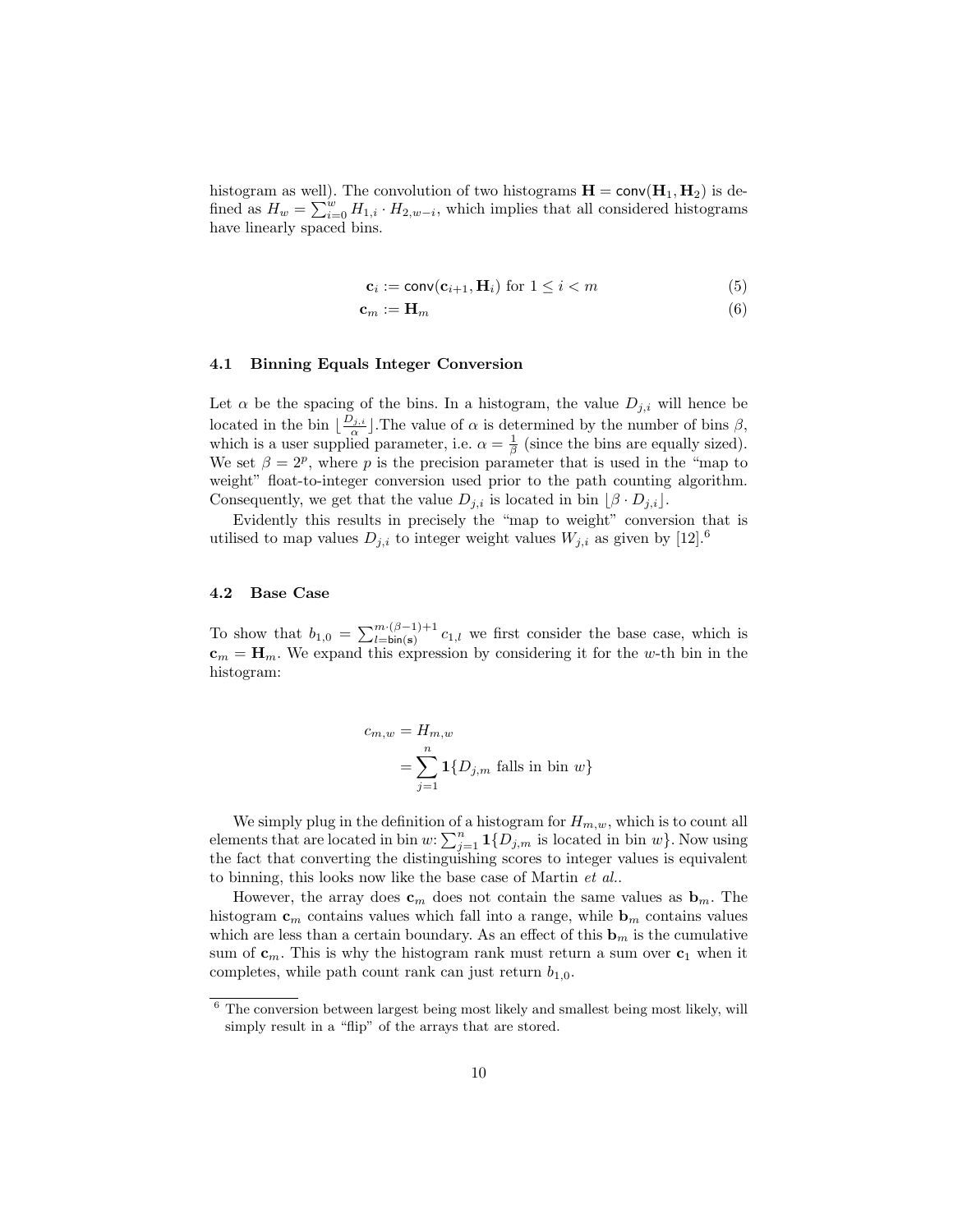#### 4.3 Recurrence Relation

Next we consider the recurrence relation  $\mathbf{c}_i = \text{conv}(\mathbf{c}_{i+1}, \mathbf{H}_i)$ . Like before, we consider the w-th bin:

$$
c_{i,w} = \text{conv}(c_{i+1}, \mathbf{H}_i)_w
$$
  
=  $\sum_{l=0}^{w} H_{i,l} \cdot c_{i+1,w-l}$   
=  $\sum_{l=0}^{w} (\sum_{j=1}^{n} \mathbf{1} \{D_{j,i} \text{ falls in bin } l\}) \cdot c_{i+1,w-l}$   
=  $\sum_{j=1}^{n} c_{i+1,w-x_{j,i}}$   
=  $\sum_{j=1}^{n} c_{i+1,w-W_{j,i}}$ 

We expand the convolution function using its definition. We then plug in the definition of a histogram, and finally rearrange the terms. In the second but last step we denote by  $x_{j,i}$  the histogram bin  $D_{j,i}$  is located in after the convolution. We have shown previously that the bin  $x_{j,i}$  corresponds to the  $W_{j,i}$ , thus, the final step follows. What remains to consider is that we subtract  $W_{i,i}$  here rather than adding it as in Martin et al.'s recurrence relation. Recall that in the "map to weight" conversion larger scores are mapped to smaller weights (and hence the weight based definition of key rank counts keys with weight smaller than the target weight whereas the likelihood based definition counts keys with scores larger than the target weight). Thus here we subtract  $W_{j,i}$ , whereas in the recurrence relation in  $b_{i,w}$  we add  $W_{j,i}$ . Finally then we have indeed that  $r = b_{1,0} = \sum_{l=\text{bin(s)}}^{m \cdot (\beta-1)+1} c_{1,l}.$ 

We have shown that the two sets of equations for path counting and histogram convolution counting are equivalent and the algorithms computing over them, for both rank and enumeration are equivalent for suitable input parameters. In particular the number of bins and the spacing of the bins in the histogram algorithm, are in direct correspondence with each other. Therefore, due to the correctness of each algorithm, they both compute the same metric to the same accuracy. Thus, the decision of which algorithm to favour over another, comes down to its particular use case, and the differences in the algorithmic representations. We spend the remainder of the paper exploring this space.

### 5 Experimental Analysis

Although convolution based ranking and path counting based ranking are mathematically equivalent assuming their discretisation parameter is chosen correspondingly, the algorithms that they result in are different. Thus their related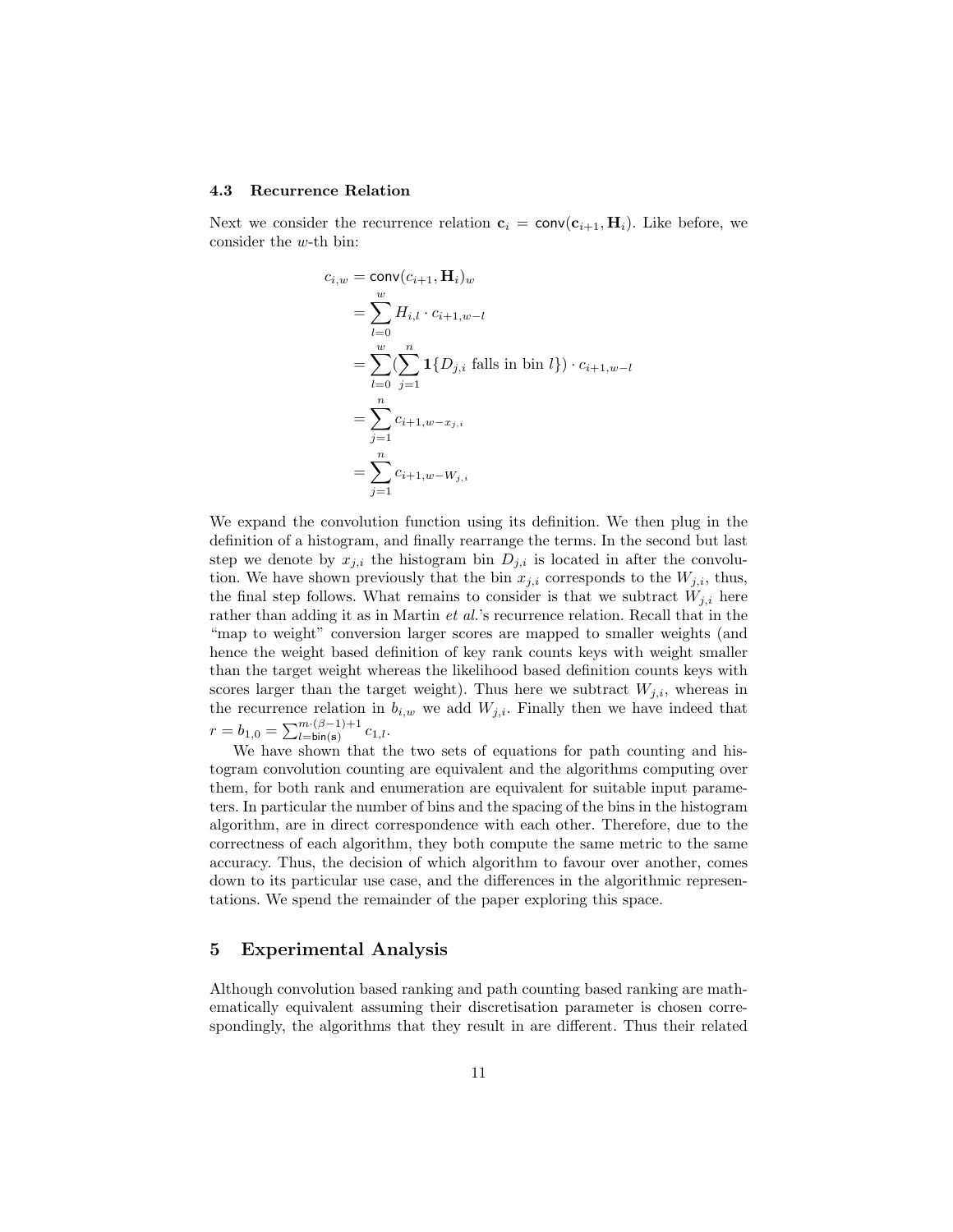key enumeration algorithms are different as well, and come with different algorithmic complexities. Among the different variations of the path counting enumeration algorithms, the FOREST algorithm is the most desirable both in terms of time and space complexity when it comes to "realistic" search efforts. Only in the case of an extremely deep key search, the single key enumeration algorithm would potentially be a better choice because of its its capability to parallelise based on the number of keys to enumerate rather than the precision parameter.

As we argued before it is impossible to give sound bounds for the convolution based algorithm because its performance depends on the distribution of items in bins. We hence now set up a concrete experiment, based on the best available implementations of two respective approaches. Our comparison is comprised of two parts. First we provide some concrete experiments on a single core across different values of their discretisation parameter in this section. These experiments enable us to conclude on their sequential performance depending on that parameter. Thereafter, in the next section, we consider the impact of this parameter on larger enumeration efforts, which will require the use of many cores in parallel.

### 5.1 Sequential Performance

As described in Section 2, both algorithms effectively discretise distinguishing scores: Forest uses a score-to-integer-values "weight conversion" method prior to execution and Histogram uses convolution, after which the subkeys assigned to a particular bin are considered equally likely to be correct candidates. The level of precision retained in the score conversion process and the quantity of histogram bins used directly impact algorithm run-time and memory usage. Both algorithms are also impacted by the number of distinguishing vectors and the number of subkey candidates per distinguishing vector.

Experimental Setup. The experiments outlined in this section were timed using a workstation equipped with a Intel Xeon E5-1650v2 CPU and 32 GiB of 1600MHz PC3-12800 DDR3 RAM. All code was compiled using version 4.8.4 of GCC with level 3 optimisations enabled.

The experimental strategy consisted of simulating DPA attacks on a 128-bit AES key, using 16 independent attacks on the 8-bit SubBytes output for each repeated experiment. Each set of synthetic trace data was simulated under the standard DPA model as described in [8], using fresh randomness to generate simulated leakage measurements. We chose a low signal to noise ratio which ensured that the correct key was ranked between  $2^{40}$  and  $2^{70}$ . This ensures the creation of realistic distinguishing vectors, which are important to realistically assess the performance of the enumeration alogrithms. For each experiment, we recorded the time taken to generate the first  $2^{11}, 2^{12}, \ldots, 2^{39}$  most likely key candidates (producing 29 measurements in total).

We performed this process for  $p = 11$  through  $p = 16$  bits of precision (in the case of HISTOGRAM this equates to using  $2^p$  bins for each initial histogram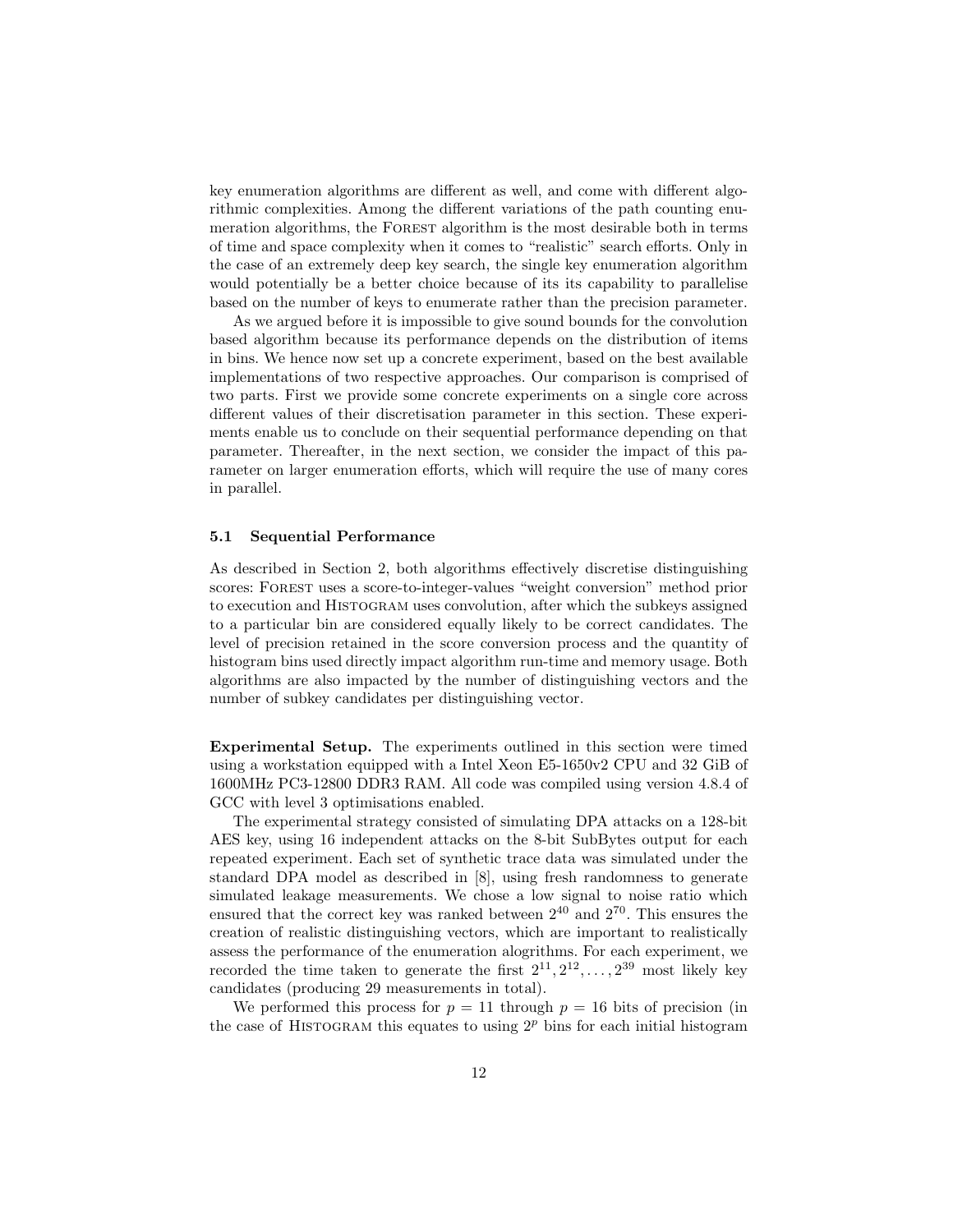at a precision level  $p$  bits). This range of precision covers a degree of parallelism most suited to a well-resourced adversary such as a nation state or an individual organisation with access to a super-computer or a botnet, and who desires an enumeration capability that can be used search for very deep keys.

Configurations of Algorithms. For both algorithms we timed the enumeration of keys but not the verification. Verification typically consists of the encryption or decryption of one or more known pairs of plaintext and ciphertext using a key candidate, and thus is a fixed cost.

FOREST Configuration. We used the open-source implementation of FOREST provided by the authors of [7]. Execution time was recorded from the moment the distinguishing vectors were converted into integer weights, up until every key targeted was fully generated. The range of weights provided to the algorithm was taken to be the minimum key weight observed up to and including the first weight at which at least the targeted number of keys would be enumerated.

Histogram Configuration. We used the open-source implementation of Histogram provided by the authors of [15]. Execution time was recorded from the moment distinguishing vectors were converted into histograms up until every key within the relevant bins was generated. The bin indexes selected for enumeration were calculated using the selection method provided by the open-source implementation.

Pre-processing. The authors of HISTOGRAM note that it is possible to pre-process distinguishing scores by multiplying through pairs of distinguishing vectors [15]. This method is essentially the approach described in the 2014 work of [13]. For example, given 16 distinguishing vectors each associated with 256 subkey candidates, one can multiply each consecutive pair together, producing 8 distinguishing vectors each containing 65536 subkey candidates. We will define this as a single "step" of pre-processing.

In [15], it is demonstrated that is pre-processing provides a significant performance increase to the HISTOGRAM algorithm. In practice, the pre-processing method can be applied to any enumeration algorithm. The pre-processing can be repeatedly applied at a significant memory cost: taking the previous example, the 8 distinguishing vectors could again be pairwise multiplied at a cost of having to store the scores corresponding to  $2^{32}$  subkey candidates in memory at a time.

In this work, we compare the FOREST algorithm with no pre-processing applied against an implementation of Histogram with both no pre-processing and single level of pre-processing applied.

### 5.2 Results

Figures 4 and 5 illustrate the results of our experiments. All time measurements are taken to the logarithm base 10. Figure 4 shows the performance of Forest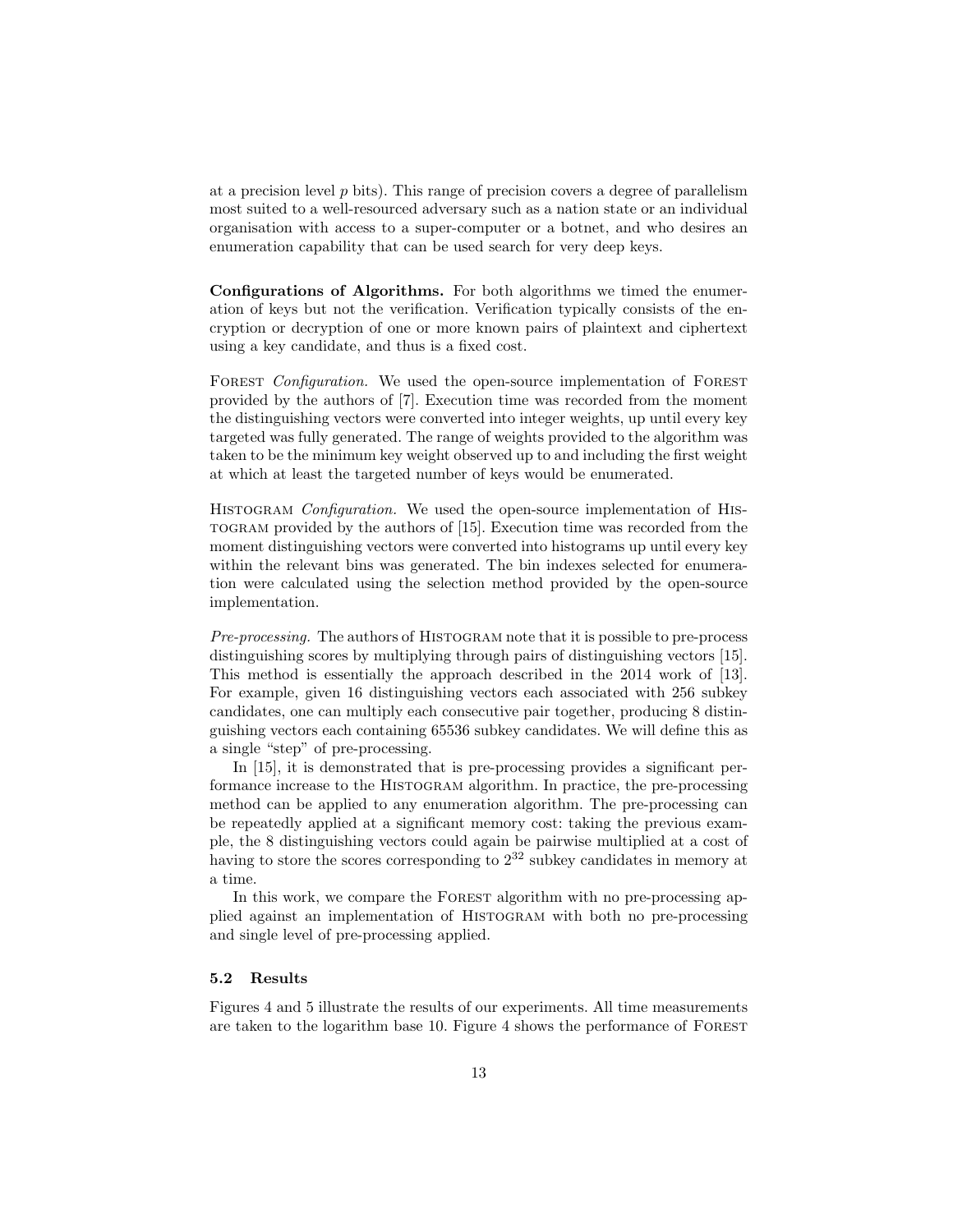

Fig. 4. The mean running time of the FOREST algorithm and the HISTOGRAM algorithm configured with and without pre-processing, for a variety of enumeration budgets and at 11 and 12 bits of precision.

and Histogram when the level of precision is at 11 and 12 bits (2048 and 4096 histogram bins), and include measurements when HISTOGRAM uses distinguishing vectors that have no pre-processing applied (16 distinguishing vectors, each 8-bits in size) and a single pre-processing step applied (8 distinguishing vectors, each 16-bits in size).

Above 12 bits of precision the performance of the no pre-processing variant of Histogram was such that it was impractical to continue running experiments using it. Figure 5 therefore contains measurements for HISTOGRAM using a single pre-processing step only. It covers experiments run at 13, 14, 15 and 16 bits of precision (8192, 16384, 32768 and 65536 histogram bins).

Impact of Pre-processing. Figure 4 confirms the results of the HISTOGRAM authors, finding that pre-processing is very impactful to the run-time of the His-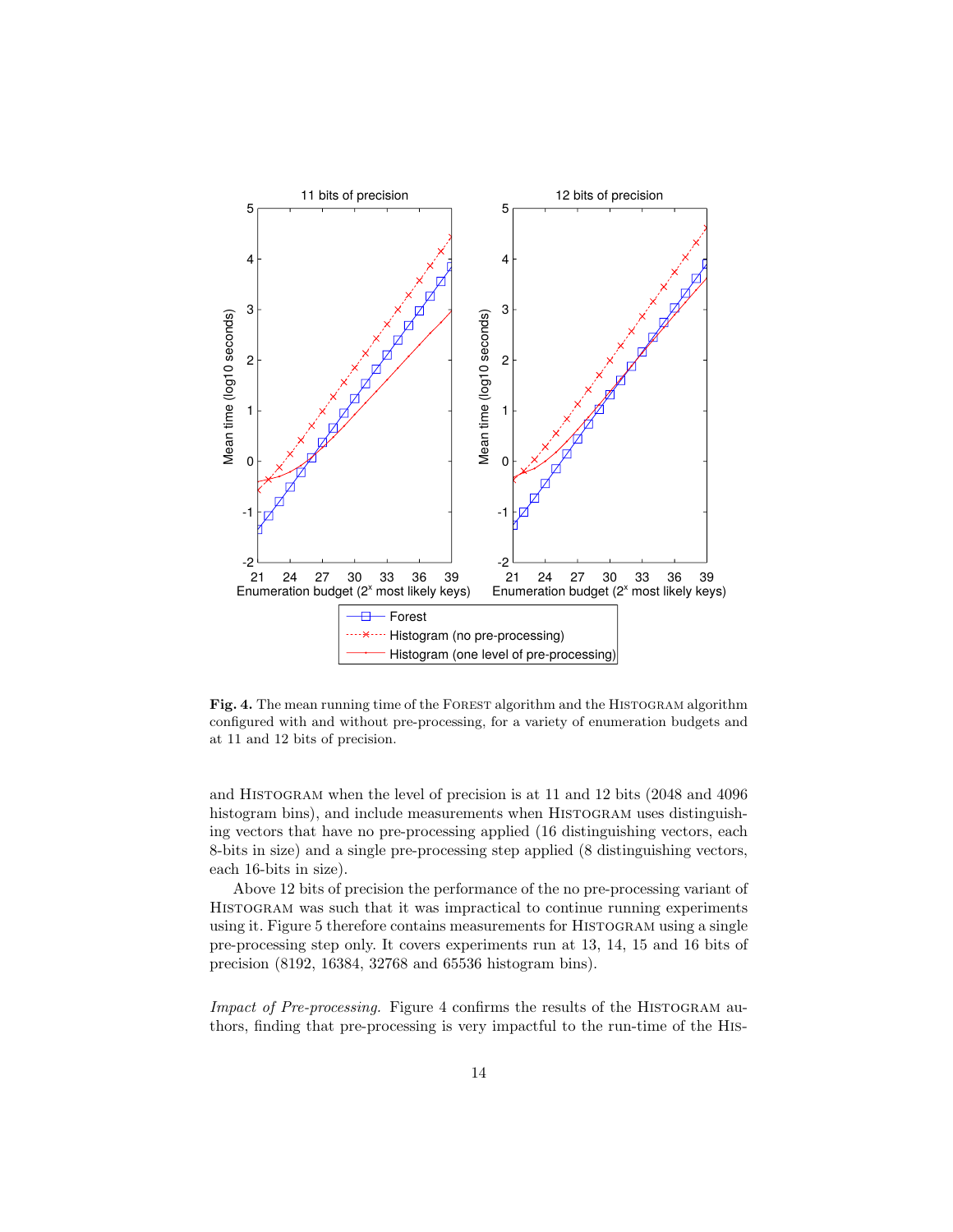

Fig. 5. The mean running time of the FOREST algorithm and the HISTOGRAM algorithm configured with a single step of pre-processing, for a variety of enumeration budgets and at 13 to 16 bits of precision.

togram algorithm. This allows it to be significantly faster than Forest at our lowest level of precision, and eventually demonstrated an advantage at the second-lowest level of precision. Whilst the log-scale graphs are the most practical way to visualise the algorithm performance, they do not give an intuitive idea of scale: when the enumeration budget was  $2^{39}$ , at 11 bits of precision Histogram with pre-processing was on average approximately 7 times faster than FOREST. Whether FOREST would benefit equally as well to the pre-processing step is an interesting question for future research.

An additional consideration could be whether two steps of pre-processing provide equivalent performance gains. Assuming a 128-bit AES key and distinguishing scores stored as double-precision values, moving to two steps of preprocessing would require the adversary to have at least  $256$  GiB of RAM  $(4 \cdot 64)$ GiB) available to each parallel execution unit.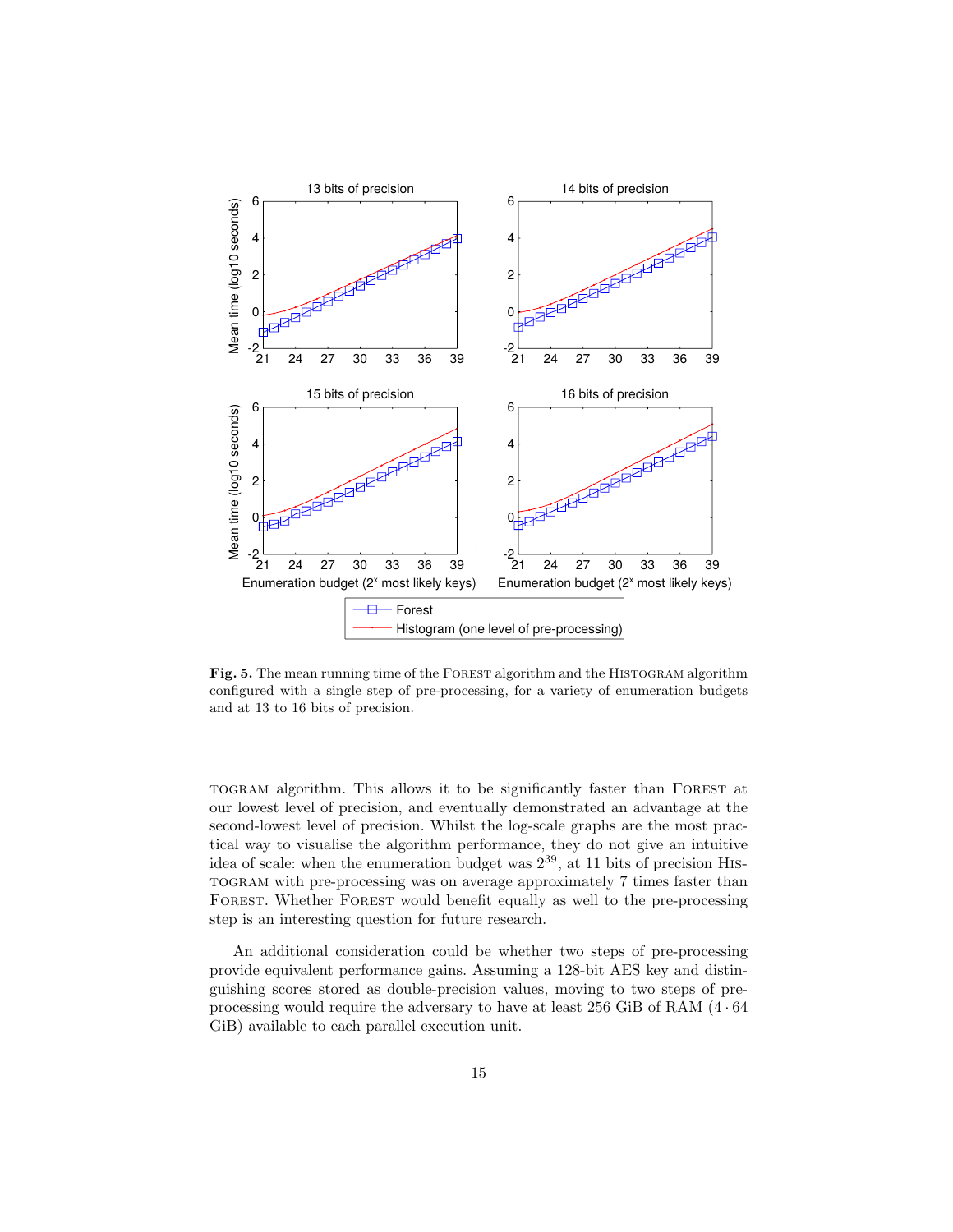Impact of Precision. However, as can be observed in Figure 5, above 12 bits of precision the run-time of Histogram degraded to the point that Forest was significantly faster even when the pre-processing was applied. The performance gap widens as precision increases, indicating that if a precision of greater than 12 bits is required, Forest is highly likely to be the most suitable choice. For smaller-scale efforts, such as those performed by individuals constrained by resources and time, HISTOGRAM configured for low levels of precision may be the most expedient method to test the first  $2^{40}$  keys.

Minimum Precision Requirements. The previous works by [5,10,12] consistently found that a precision of at least 12 bits was required for to ensure that "stable" results were observed over repeat experiments. We can guess as to the underlying cause: the distinguishing vectors in their experiments were produced by attacks targeting 8-bit subkeys. An 8-bit vector may hold  $2<sup>8</sup>$  distinct values and so, at the very minimum, 8 bits of precision are required to assign each subkey candidate a unique value. The attacks used in the experiments aimed to recover a target key that consists of 16 subkeys. Given that the final score for a candidate is the sum of its respective subkey scores, and that each addition of two values implies the need for one extra bit to represent the result, at least  $2^4 \times 2^8 = 2^{12}$  bits of precision are required to maintain the ability to assign a unique value for each element resulting from a cumulative sum.

General Observations. The performance of both algorithms seem to behave consistently. This may be useful for an adversary when attempting to calibrate their effort: it may be possible to derive parameters that allow a reasonably accurate prediction of the run-time of a workload. This would allow the adversary to finetune the choice of precision and number of compute resources to enumerate to a pre-defined depth in a pre-defined period of time.

One interesting future research questions is to understand whether the behavior observed in Figures 4 and 5 continues when enumerating extremely deep keys (for instance, below a depth of  $2^{50}$  or  $2^{60}$ ).

### 6 Considering Parallelism

Before looking in more detail at the respective algorithms we briefly reflect on the need to balance effort in case of any parallel enumeration effort. In this respect we note that it is possible for the adversary to evenly distribute the workload across multiple hardware resources for both algorithms. This can be done using an (inexpensive) key ranking algorithm: in the case of HISTOGRAM the adversary would ascertain how many keys are assigned to each bin in the final convolved histogram, and in the case of FOREST the adversary would ascertain how many keys are assigned to each unique weight value.

Both Forest and Histogram are most intuitively parallelised along their "discretisation" parameter. HISTOGRAM can be parallelised along the number of bins in the final convolved histogram (corresponding to parallel invocations of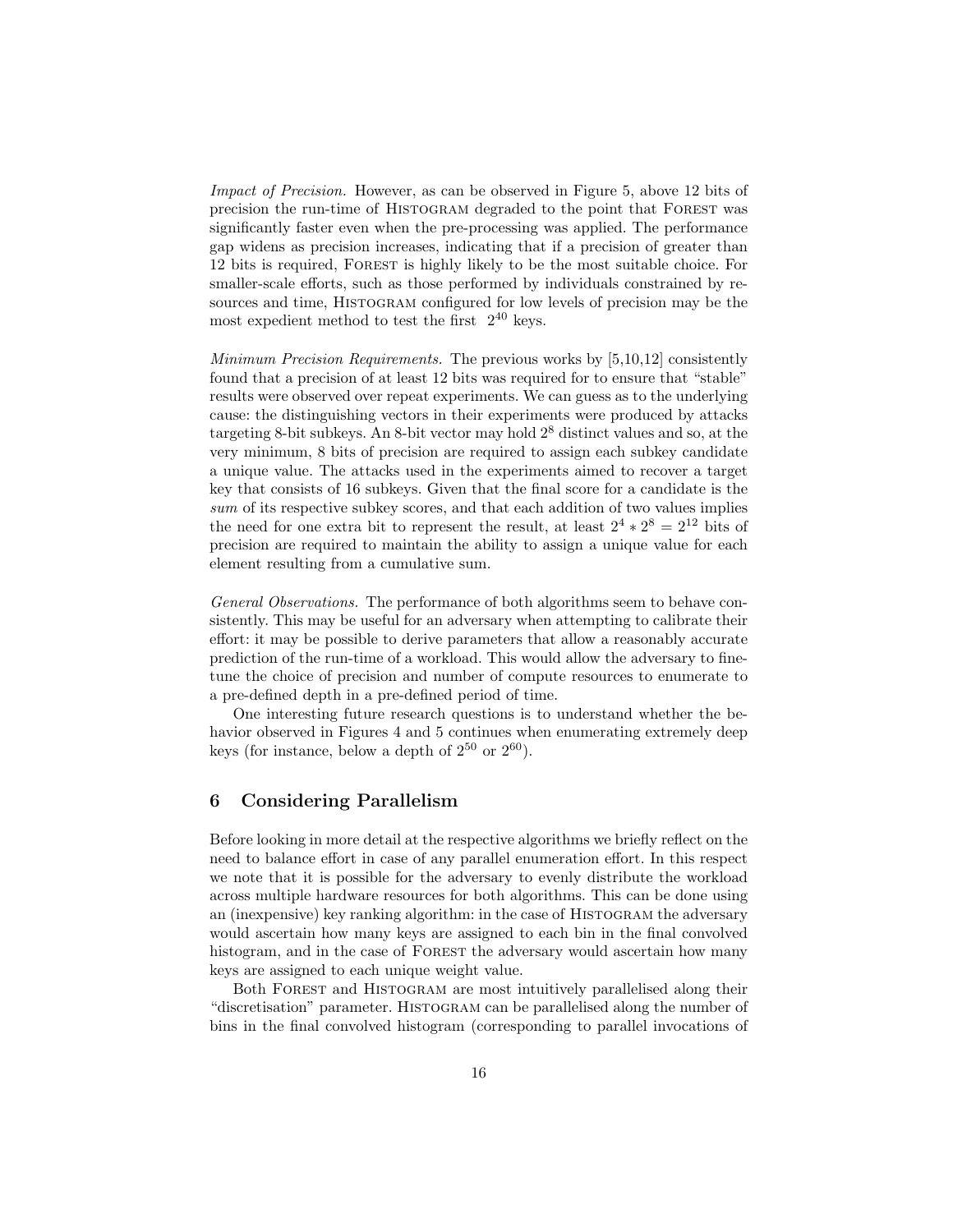the "Decompose bin" algorithm described in [15]). FOREST can be parallelised along each unique weight value: the adversary can choose to sequentially process the keys associated with a unique weight or within a continuous range of weights.

### 6.1 Exact Parallelisation Potential

For a given attack configuration, the number of parallel execution units that can simultaneously execute the Decompose bin algorithm is upper-bounded by  $\beta \cdot m - m + 1$ . The number of parallel execution units in the FOREST is bounded by the maximum observed integer weight associated with a key. If the maximum weight is  $W$ , then the adversary can execute at most  $W$  parallel enumeration instances.

The number of histogram bins used and the level of precision retained in the integer weight conversion process thus effectively act as tunable precision and parallelism parameter: the lower the number of bins or conversion precision, the less resolution available in the final ordering of keys and the fewer parallel invocations of the respective algorithm can be made. Recall that we can consider precision in terms of a number of bits:  $p$ -bits of precision is equivalent to using  $2^p$ histogram bins or converting scores to integer weights such that the maximum value associated with any subkey candidate is  $2<sup>p</sup>$ . Given a fixed level of precision, the theoretical parallelism potential of each algorithm is almost identical: given  $p$ -bits of precision, FOREST can be run with, at most,  $m \cdot 2^p$  parallel invocations. HISTOGRAM can be run with, at most,  $m \cdot 2^p - m + 1$  parallel invocations.

The algorithm SingleKey is not limited by the precision parameter and can parallelise up to the number of keys that it wishes to enumerate (one key per core). We leave it as an interesting research question, as to when SINGLEKEY becomes more desirable.

#### 6.2 Trading Off Sequential Performance For Parallelism

The sequential performance of both algorithms deteriorates as the precision parameter increases. The natural assumption in brute-force cryptanalysis problems is that the more computational resources the adversary can deploy in parallel, the faster they are likely to achieve a breakthrough. Whether this remains true in all instantiations of an enumeration problem is unclear. The work of Poussier et al. proposes that an adversary who is willing to enumerate a very large amount of keys (for instance, beyond  $2^{64}$ ), might be better served by *reducing* the number of bins in each histogram – the argument being that it may be more efficient to maximise the occupancy of smaller quantities of hardware by providing each unit *larger* quantities of factorised keys.<sup>7</sup> Whether this is indeed the case requires a careful analysis, including the efficiency of the bin decomposition algorithm (in

<sup>7</sup> A set of factorised keys can be converted into a set of keys by taking the cross product between all subkey sets. For example given the key factorisation  $([1, 2], [3, 4])$ which will all have the same weight in each subkey, this represents the four keys  $(1, 3), (1, 4), (2, 3), (2, 4).$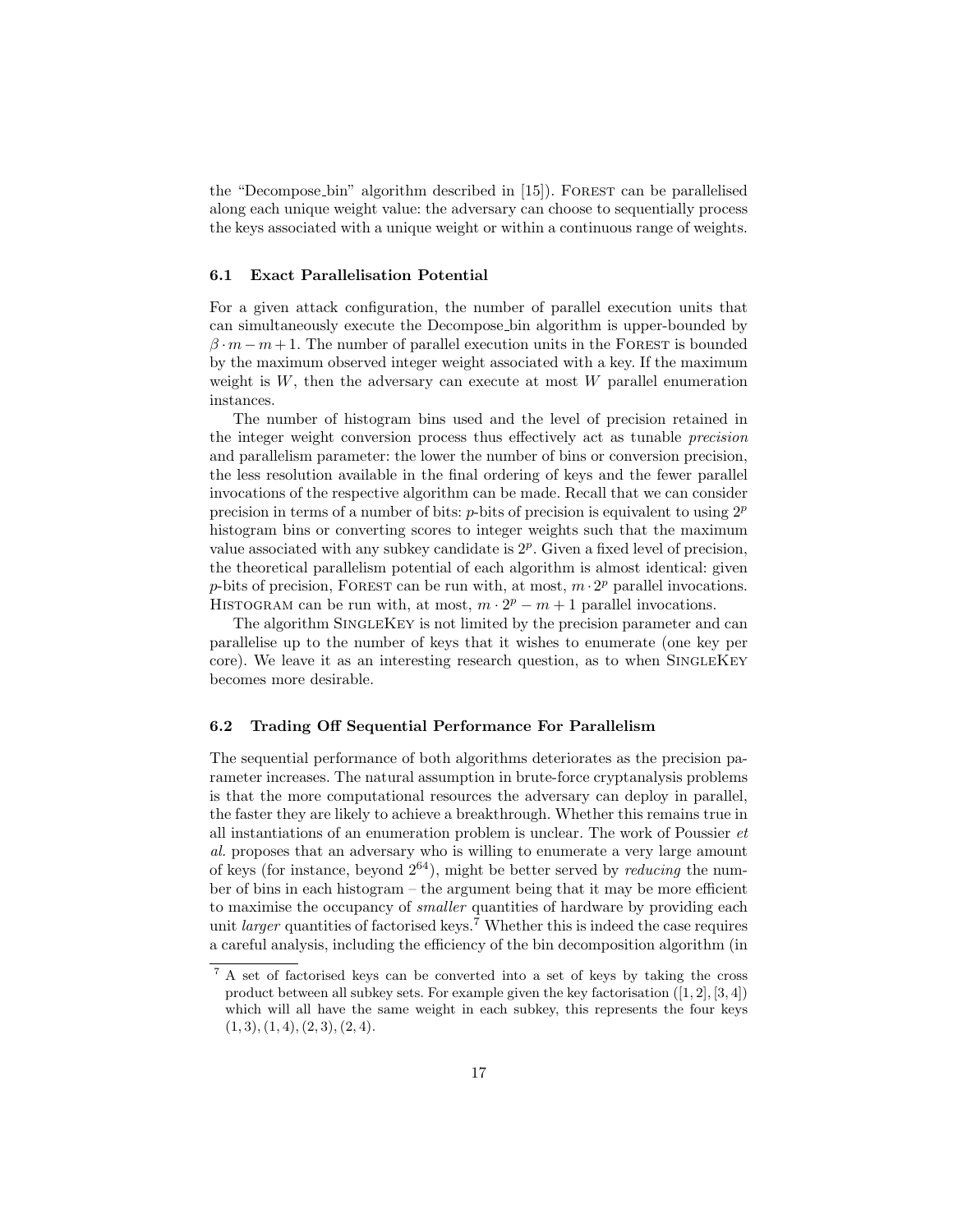the case of Histogram), the efficiency of the forest tree traversal (in the case of FOREST), whether specialised hardware is available, and memory requirements.

A complication arises as to how close an adversary wishes to be to a preselected number of keys enumerated. Taking the proposal of Poussier et al., let us consider an adversary attempting to recover a 128-bit AES key by enumerating the output of a side-channel attack targeting each of the 16 8-bit SubBytes outputs, with Histogram configured to use 256 bins per histogram. Using these parameters, the final histogram will contain  $4081$  ( $256 \cdot 16 - 15$ ), or just under  $2^{12}$  bins. Therefore, the average number of key candidates associated with each bin is approximately  $2^{116}$ .

At first glance, this seems to be a disaster for the adversary. Fortunately, assuming a 'good' side-channel attack, the bins associated with the most likely key candidates will contain far fewer candidates than the bins associated with the less likely candidates. However, some informal reasoning demonstrates how the probability of the adversary getting 'unlucky' has increased: it is reasonable to assume the expected position of the correct key amongst its equally-likely candidates is in the middle of its bin, and so if the size of a bin is extremely large, the chance of the adversary having to enumerate a significant number of unnecessary keys increases. Experiments in other works indicate that the expected number of keys per bin increases exponentially as the rank of the correct key increases, and so this consideration becomes more important as the computational budget of an adversary increases [7].

# 7 Conclusions and Future Research

Over the past few years two approaches for rank computation and key enumeration have been proposed and researched. These were believed to be distinct from each other. We show in this contribution that they are mathematically equivalent, i.e. they both compute the exact same rank when choosing their discretisation parameter correspondingly. Thus they can both be equally accurate (which matters for key ranking). Knowing that they are mathematically equivalent, we then turn our focus on their algorithmic representations, which are different. We compare their enumeration versions fairly (using the same platform, the same language and compiler) via their performance on different levels of the discretisation parameter.

Our practical experiments indicate that Histogram performs best for low discretisation, and Forest wins for higher parameters. We explain that a minimum of 12 bits should be allowed for accurate rankings, and any more bits are desirable for large scale enumeration efforts. Thus the FOREST algorithm should be the preferred choice if large quantities of parallelism are required.

An important direction for future research is to identify, given a fixed amount of computational resources and time, how best to distribute the enumeration workload. A solution to this will help identify the ideal level of precision used in an enumeration algorithm. Furthermore, a particularly useful research direction would be to consider how an evaluator could take the estimated rank of a side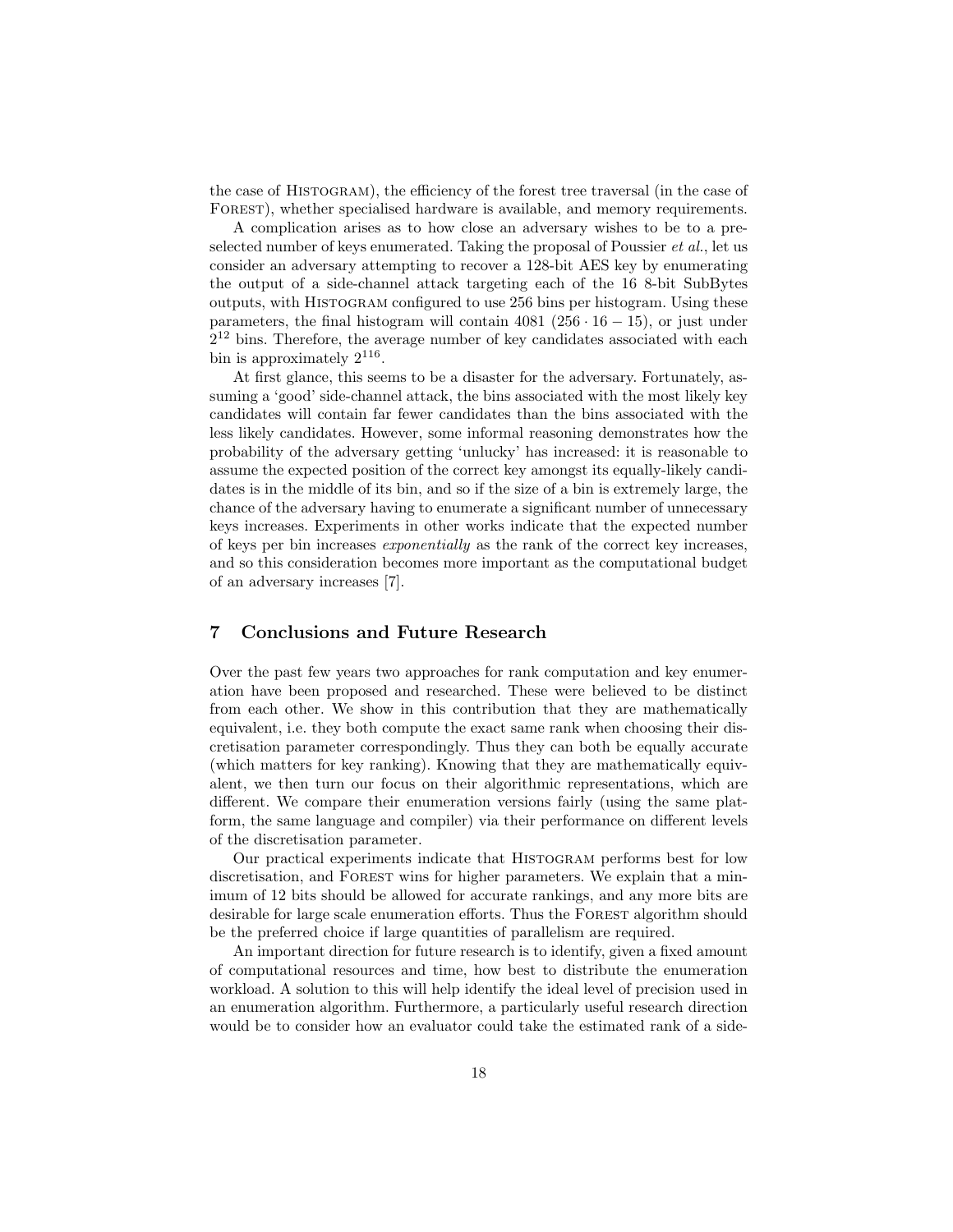channel attack, a definition of a class of adversary – for instance, a group with access to a botnet or a compute cloud – and to be able to derive a reasonable estimate for the the total duration and cost of enumerating that key, without doing the complete enumeration task. Whilst in our paper we observe consistent results for relatively small search efforts, which could be seen as a stepping stone in this direction, the best parallelisation strategy to tackle large scale search efforts remains an open question.

Acknowledgements and Disclaimer This work was in part supported by EPSRC via grant EP/N011635/1 (LADA). No research data was created for this paper. The final publication will be available at link.springer.com in the proceedings of CT-RSA 2018.

### References

- 1. Bernstein, D.J., Lange, T., van Vredendaal, C.: Tighter, faster, simpler side-channel security evaluations beyond computing power. IACR Cryptology ePrint Archive 2015, 221 (2015), http://eprint.iacr.org/2015/221
- 2. Bernstein, D.J., Lange, T., van Vredendaal, C.: Tighter, faster, simpler side-channel security evaluations beyond computing power. Cryptology ePrint Archive, Report 2015/221 (2015), http://eprint.iacr.org/2015/221
- 3. Bogdanov, A., Kizhvatov, I., Manzoor, K., Tischhauser, E., Witteman, M.: Fast and memory-efficient key recovery in side-channel attacks. IACR Cryptology ePrint Archive 2015, 795 (2015)
- 4. Bogdanov, A., Kizhvatov, I., Manzoor, K., Tischhauser, E., Witteman, M.: Fast and memory-efficient key recovery in side-channel attacks. In: Dunkelman, O., Keliher, L. (eds.) SAC 2015. LNCS, vol. 9566, pp. 310–327. Springer, Heidelberg (Aug 2016)
- 5. Glowacz, C., Grosso, V., Poussier, R., Schüth, J., Standaert, F.X.: Simpler and more efficient rank estimation for side-channel security assessment. In: Leander, G. (ed.) FSE 2015. LNCS, vol. 9054, pp. 117–129. Springer, Heidelberg (Mar 2015)
- 6. Kocher, P.C., Jaffe, J., Jun, B.: Differential power analysis. In: Wiener, M.J. (ed.) CRYPTO'99. LNCS, vol. 1666, pp. 388–397. Springer, Heidelberg (Aug 1999)
- 7. Longo, J., Martin, D.P., Mather, L., Oswald, E., Sach, B., Stam, M.: How low can you go? Using side-channel data to enhance brute-force key recovery. Cryptology ePrint Archive, Report 2016/609 (2016), http://eprint.iacr.org/2016/609
- 8. Mangard, S., Oswald, E., Standaert, F.X.: One for All All for One: Unifying Standard DPA Attacks. IET Information Security 5(2), 100–110 (2011), http://eprint.iacr.org/2009/449
- 9. Mangard, S., Oswald, E., Popp, T.: Power Analysis Attacks: Revealing the Secrets of Smart Cards. Springer (2007)
- 10. Martin, D.P., Mather, L., Oswald, E., Stam, M.: Characterisation and estimation of the key rank distribution in the context of side channel evaluations. In: Cheon, J.H., Takagi, T. (eds.) ASIACRYPT 2016, Part I. LNCS, vol. 10031, pp. 548–572. Springer, Heidelberg (Dec 2016)
- 11. Martin, D.P., Montanaro, A., Oswald, E., Shepherd, D.: Quantum key search with side channel advice (2017)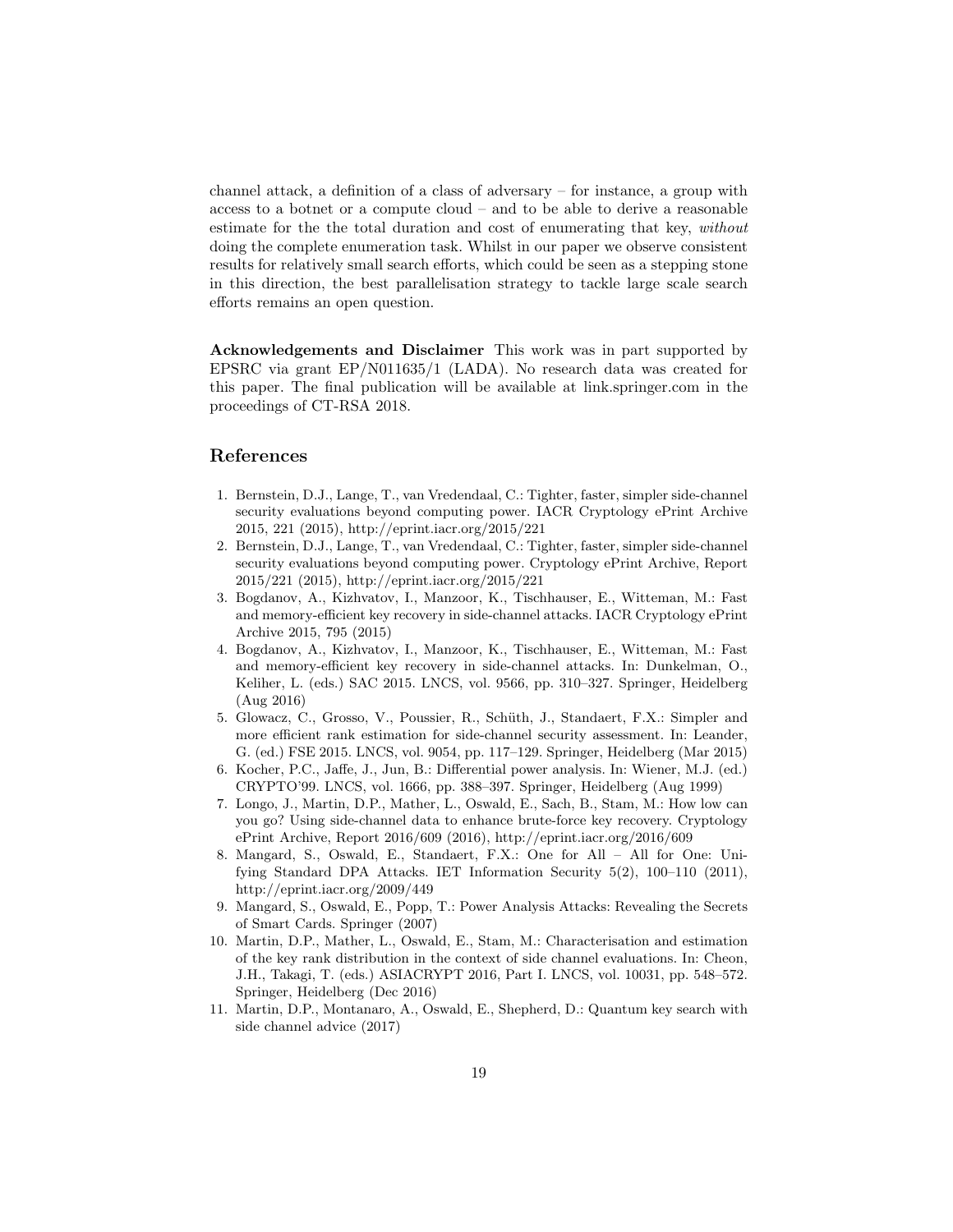- 12. Martin, D.P., O'Connell, J.F., Oswald, E., Stam, M.: Counting keys in parallel after a side channel attack. In: Iwata, T., Cheon, J.H. (eds.) ASIACRYPT 2015, Part II. LNCS, vol. 9453, pp. 313–337. Springer, Heidelberg (Nov / Dec 2015)
- 13. Mather, L., Oswald, E., Whitnall, C.: Multi-target DPA attacks: Pushing DPA beyond the limits of a desktop computer. In: Sarkar, P., Iwata, T. (eds.) ASI-ACRYPT 2014, Part I. LNCS, vol. 8873, pp. 243–261. Springer, Heidelberg (Dec 2014)
- 14. Pan, J., van Woudenberg, J.G.J., den Hartog, J., Witteman, M.F.: Improving DPA by peak distribution analysis. In: Biryukov, A., Gong, G., Stinson, D.R. (eds.) SAC 2010. LNCS, vol. 6544, pp. 241–261. Springer, Heidelberg (Aug 2011)
- 15. Poussier, R., Standaert, F.X., Grosso, V.: Simple key enumeration (and rank estimation) using histograms: An integrated approach. In: Gierlichs, B., Poschmann, A.Y. (eds.) CHES 2016. LNCS, vol. 9813, pp. 61–81. Springer, Heidelberg (Aug 2016)
- 16. Veyrat-Charvillon, N., Gérard, B., Renauld, M., Standaert, F.X.: An optimal key enumeration algorithm and its application to side-channel attacks. In: Knudsen, L.R., Wu, H. (eds.) SAC 2012. LNCS, vol. 7707, pp. 390–406. Springer, Heidelberg (Aug 2013)
- 17. Veyrat-Charvillon, N., Gérard, B., Standaert, F.X.: Security evaluations beyond computing power. In: Johansson, T., Nguyen, P.Q. (eds.) EUROCRYPT 2013. LNCS, vol. 7881, pp. 126–141. Springer, Heidelberg (May 2013)
- 18. Ye, X., Eisenbarth, T., Martin, W.: Bounded, yet Sufficient? How to Determine Whether Limited Side Channel Information Enables Key Recovery. In: CARDIS 2014. LNCS, vol. 7707. Springer (2014)

### A Algorithms

### A.1 The MOOS Ranking Algorithm

The array begins in the row corresponding to the last key chunk, and works across the weights. For each subkey value, if adding the weight of this value to the current weight is between  $W_1$  and  $W_2$  then the algorithm sets the count to 1, else it is set to zero. Working backwards over the other subkeys, the algorithm sums the counts for assigning each possible subkey value. The function RC looks up the corresponding position in the array for the subkey - this is just the weight or either reject or accept depending on the weight boundaries and if it is the final subkey. The copying of  $K$  into  $O$  is so that the previous subkey's counts are available when the current counts are calculated. For ranking a key  $W_1 = 0$ but can be set to other values to count the number of keys between two given keys. This can be useful for parallelising enumeration.

### A.2 The Forest Enumeration Algorithm

The forest enumeration algorithm works in a similar manner to the key ranking algorithm described above. However, instead of looking up partial counts in the array O, partial key representations are stored. To update the representations the forest of keys in take and the subkey value is applied to the head of the forest, to turn it into a tree.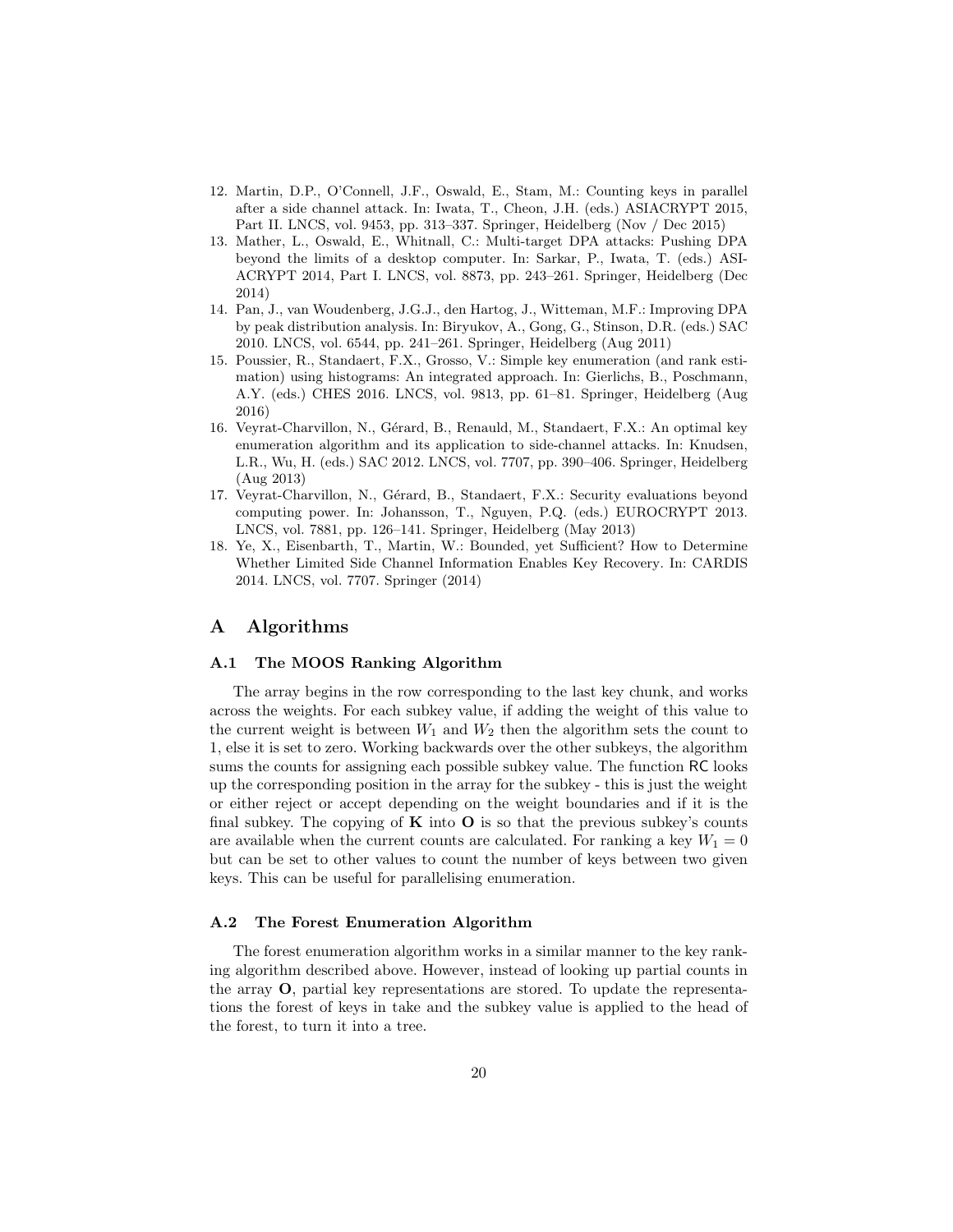Algorithm 1 The Martin et al. algorithm [12] (MOOS) plus improvements as detailed in [10] (MOOS+).

```
Algorithm MOOS(m, n, W_1, W_2, W):
O[Accept] \leftarrow 1O[Reject] \leftarrow 0for i from m down to 1 do
  for w from 0 up to W_2 - 1 do
     \mathbf{K}[w] \leftarrow 0for j from n down to 1 do
        \mathbf{K}[w] \leftarrow \mathbf{K}[w] + \mathbf{O}[RC(j, w, i, W_1, W_2, \mathbf{W})]end for
   end for
  O \leftarrow Kend for
return O[0]
Algorithm RC(j, w, i, W_1, W_2, W):
if w + W_{i,j} > W_2 then
  return Reject
else if j = m - 1 then
  if w + W_{j,i} < W_1 then
     return Reject
  else
     return Accept
   end if
else
  return w + W_{j,i}end if
```
### A.3 The Single Key Enumeration Algorithm

Given an index of the key to output the algorithm works as follows. It looks at how many keys have an initial subkey value, if the required key is contained in this range then the algorithm assigns this value to the key and looks at the next subkey, else it increments the value being considered. This is repeated until the key has been constructed, at which point it is returned.

### A.4 The Convolution Based Ranking Algorithm

The algorithm calculates the histogram  $H_i$  for each distinguishing vector  $D^i$ . It then convolutes them all together. Based on the properties of convolution, the key rank is then simply the sum of bins from the bin representing the secret key in this final convolution.

#### A.5 The Convolution Based Enumeration Algorithm

The convolution algorithm works recursively where if a key of weight  $w$  is required all subkeys of weight  $x$  are paired with remaining partial keys of weight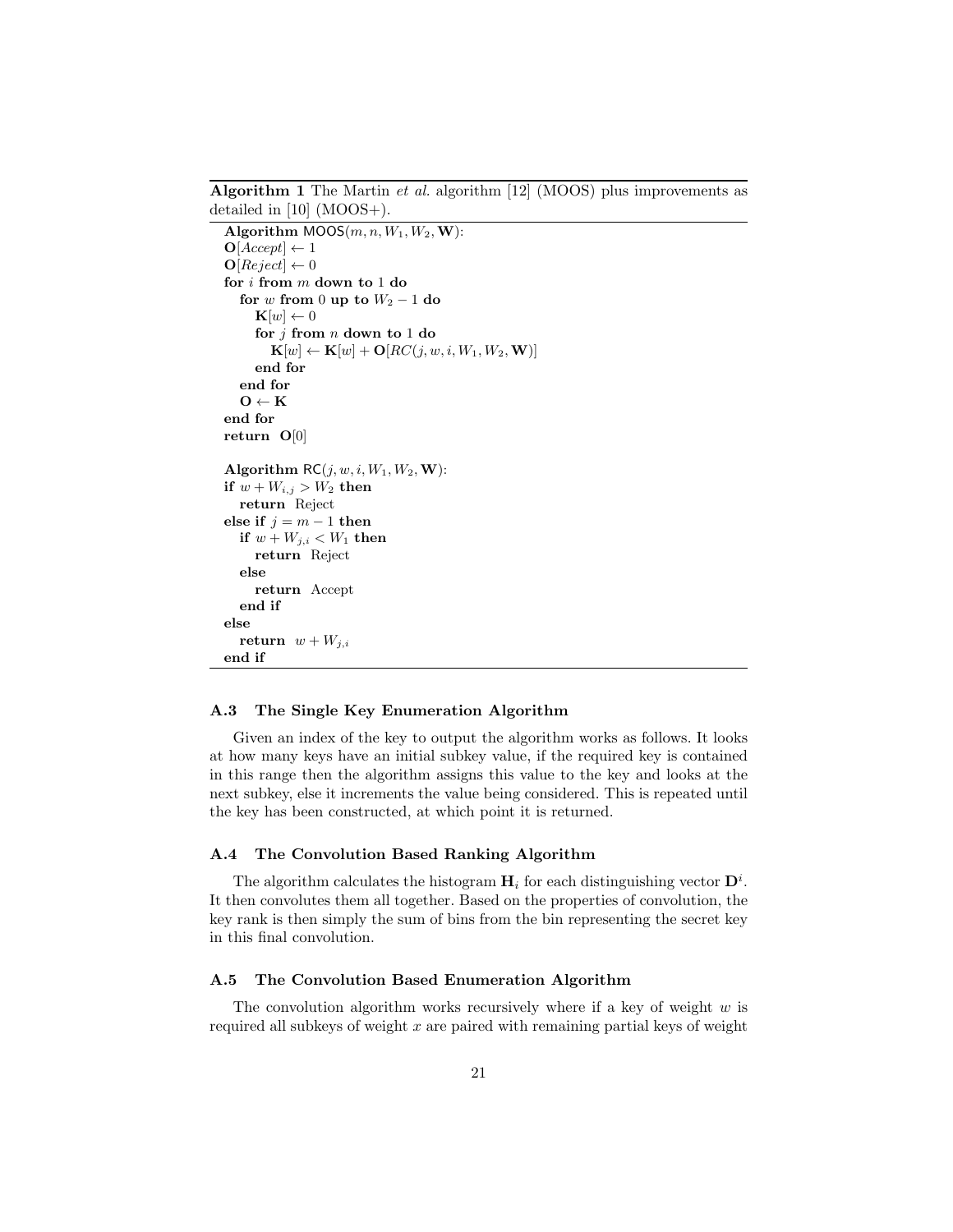Algorithm 2 The Martin et al. enumeration algorithm FOREST  $[12]$  plus improvements as detailed in [10]. Where makeTree( $r, F$ ) turns the forest F into a tree by appending  $r$  as a root. The construct Keys algorithm takes a forest of trees and traverses them to construct the keys.

```
Algorithm \text{FOREST}(m, n, W_1, W_2, \mathbf{W}):
for i from m down to 1 do \,for w from 0 up to W_2 - 1 do
      \mathbf{K}[w] \leftarrow \{\}for j from 1 up to n do
         if RC(j, w, i, W_1, W_2, W) = Accept then
            \mathbf{K}[w] \leftarrow \mathbf{K}[w] \cup \{j\}end if
         if RC(j, w, i, W_1, W_2, W) \neq Reject then
            \mathbf{K}[w] \leftarrow \mathbf{K}[w] \cup \text{makeTree}(j, \mathbf{O}[RC(j, w, i, W_1, W_2, \mathbf{W})])end if
      end for
   end for
   O \leftarrow Kend for
return constructKeys(O[0])
```
 $w - x$ . This is considered for all possible weights x. The remaining partial calls are generated using a recursive call to the algorithm.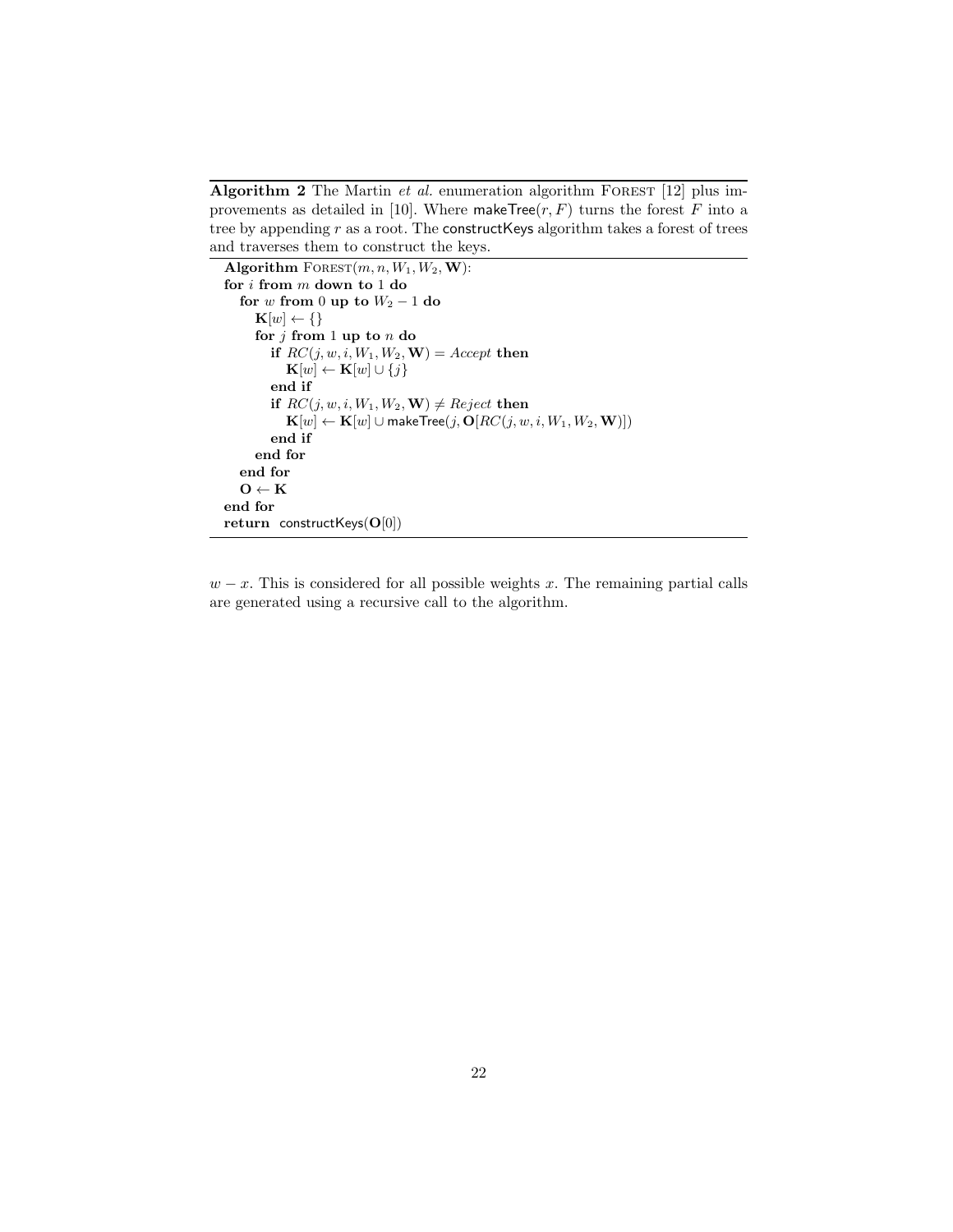Algorithm 3 The Martin et al. enumeration algorithm SINGLEKEY [11]. It takes in the vector **b** as output by the rank algorithm and returns the  $r<sup>th</sup>$  key, for arbitrary ordering. To produce an enumeration algorithm to output multiple keys, this algorithm can just be run in a loop multiple times. See the original paper for more details.

```
Algorithm \text{SINGLEKEY}(\mathbf{b}, \mathbf{W}, W_1, W_2, r):
if r > b_{1,0} then
   return ⊥
end if
k \leftarrow \epsilonw \leftarrow 0for i = 1 up to m - 1 do
   for j = 1 up to n do
      if r \leq b_{j+1,w+w_{j,i}} then
         k \leftarrow k||jw \leftarrow w + w_{j,i}breakjend if
      r \leftarrow r - b_{j+1,w+w_{j,i}}end for
end for
for j = 1 up to n do
   if r \le 1\{W_1 - w \le w_{m,j} < W_2 - w\} then
      k \leftarrow k||jbreak
   end if
   r \leftarrow r - 1\{W_1 - w \leq w_{j,m} < W_2 - w\}end for
return k
```
Algorithm 4 The Glowacz et al. algorithm [5] (GGPSS).

Algorithm  $GSPSS(m, D)$ :  $\mathbf{c}_0 \leftarrow \mathsf{toHist}(\mathbf{D}^m)$ for  $i$  from  $m-1$  down to  $1$  do  $\mathbf{H}_i \leftarrow \mathsf{toHist}(\mathbf{D}^i)$  $\mathbf{c}_i \leftarrow \mathsf{conv}(\mathbf{H}_i, \mathbf{c}_{i+1})$ end for  $r \leftarrow \sum_{l=\text{bin(s)}}^{m \cdot (\beta-1)+1} c_{1,l}$ return  $\sqrt{r}$